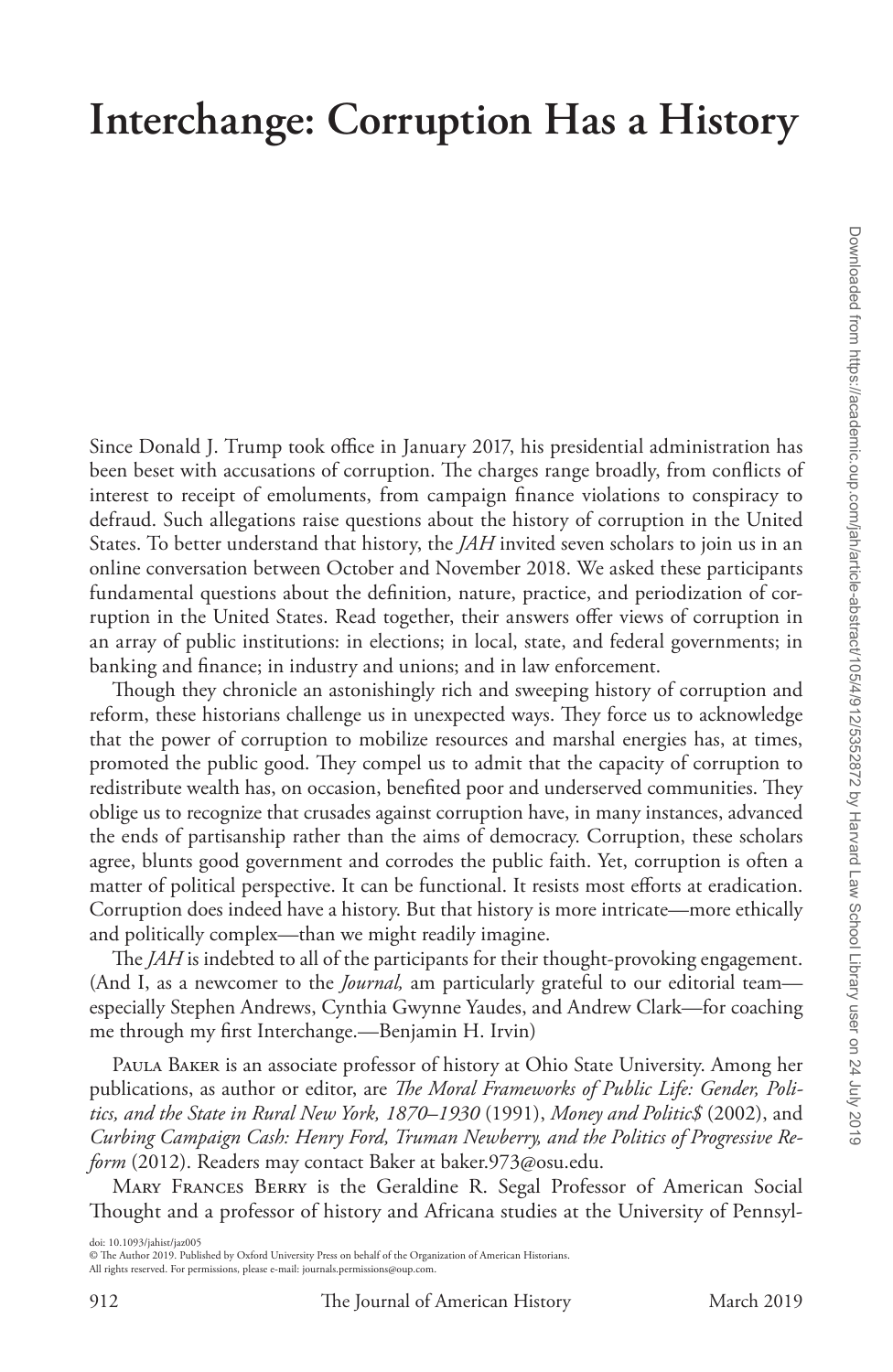vania. She is the author of twelve books, including *Power in Words: The Stories behind Barack Obama's Speeches, from the State House to the White House* (cowritten with Josh Gottheimer, 2010), *Five Dollars and a Porkchop Sandwich: Vote Buying and the Corruption of Democracy,* and *History Teaches Us to Resist: How Progressive Movements Have Succeeded in Challenging Times* (2018). Readers may contact Berry at mfberry@sas. upenn.edu.

Daniel Czitrom is Professor of History on the Ford Foundation at Mount Holyoke College. His works include *Media and the American Mind: From Morse to McLuhan* (1982), *Rediscovering Jacob Riis: Exposure Journalism and Photography in Turn-ofthe-Century New York* (2008), and *New York Exposed: The Gilded Age Police Scandal That Launched the Progressive Era* (2016). Readers may contact Czitrom at dczitrom@mtholyoke.edu.

Barbara Hahn is an associate professor of history at Texas Tech University and the associate editor of the quarterly journal *Technology and Culture*. She is the author of *Making Tobacco Bright: Creating an American Commodity, 1617–1937* (2011) and *The Cotton Kings: Capitalism and Corruption in Turn-of-the-Century New York and New Orleans* (cowritten with Bruce E. Baker, 2016). Funded by a Marie Curie International Incoming Fellowship at the University of Leeds, she is now completing a manuscript, "Technology in the Industrial Revolution," for Cambridge University Press. Readers may contact Hahn at barbara.hahn@ttu.edu.

James T. Kloppenberg is the Charles Warren Professor of American History at Harvard University. His books include *Uncertain Victory: Social Democracy and Progressivism in European and American Thought, 1870–1920* (1986); *The Virtues of Liberalism* (1998); *Reading Obama: Dreams, Hope, and the American Political Tradition* (2011); and *Toward Democracy: The Struggle for Self-Rule in European and American Thought* (2016). Readers may contact Kloppenberg at jkloppen@fas.harvard.edu.

Naomi R. Lamoreaux is the Stanley B. Resor Professor of Economics and History at Yale University and, for the 2018–2019 academic year, the Pitt Professor of American History and Institutions in the Faculty of Economics at the University of Cambridge. She has authored or edited ten books, including *The Great Merger Movement in American Business, 1895–1904* (1985) and *Insider Lending: Banks, Personal Connections, and Economic Development in Industrial New England* (1994). With the economic historian John Wallis she is researching the movement toward an open-access society in the mid-nineteenth-century United States. Readers may contact Lamoreaux at naomi .lamoreaux@yale.edu.

DAVID WITWER is a professor of history and American studies at Penn State Harrisburg. He is the author of *Corruption and Reform in the Teamsters Union* (2003), and *Shadow of the Racketeer: Scandal in Organized Labor* (2009). With Catherine Rios he is currently completeing the manuscript "Murder in the Garment District: The Grip of Organized Crime and the Decline of Organized Labor." Readers may contact Witwer at dxw44@psu.edu.

*JAH:* **We will begin with fundamental questions. What is corruption? How have historians defined the term? In what ways do scholars distinguish corrupt and noncorrupt behaviors? How do law, ethics, political theory, or other systems of belief**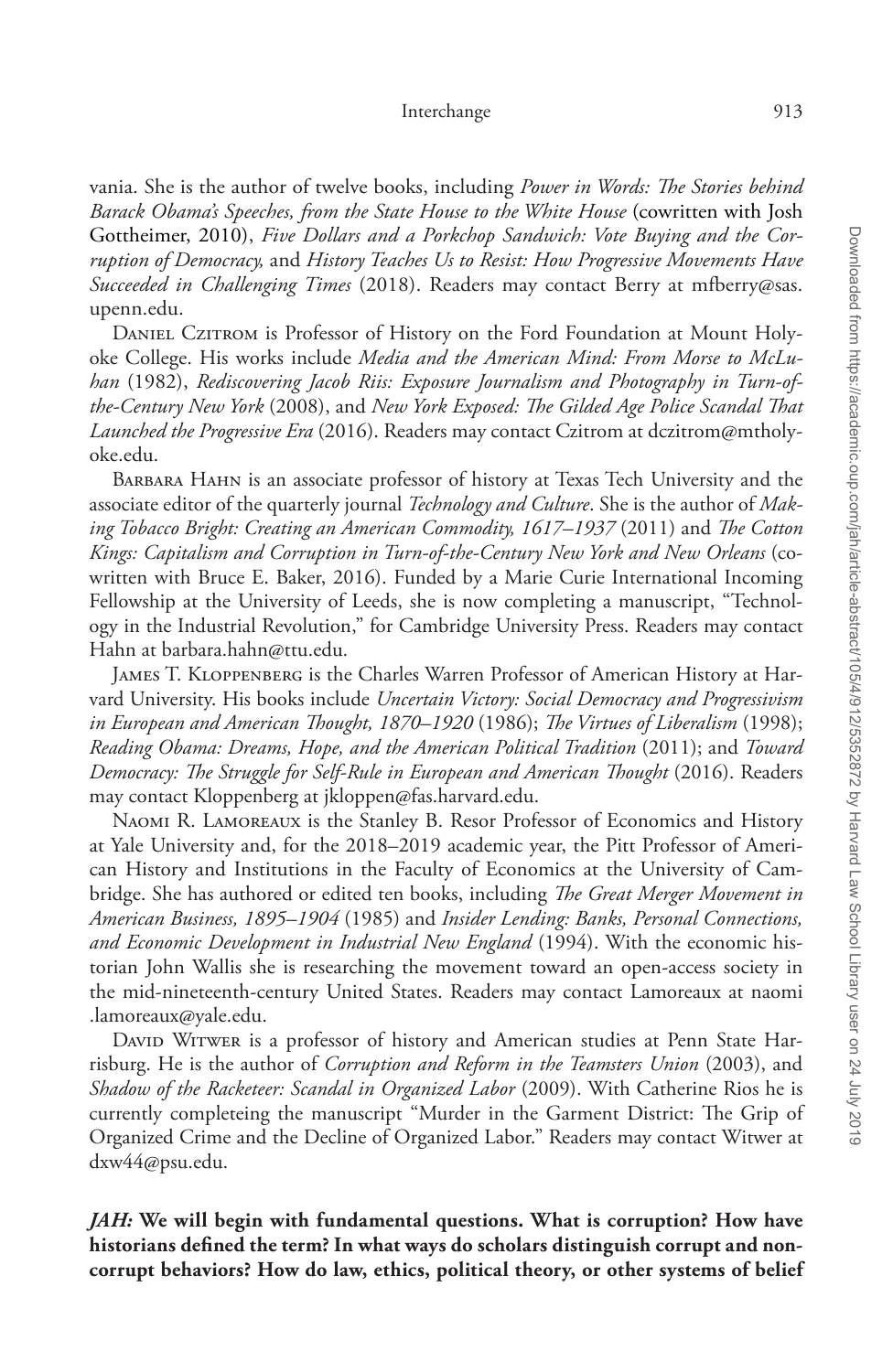## **shape our understanding of corruption? What varieties of corruption have been most prevalent in, or have most forcefully shaped, U.S. history?**

Mary Frances Berry: Some historians seem to regard misbehavior that causes public controversy and harm to reputation as corruption. But that would mean that Ted Kennedy's 1969 Chappaquiddick "incident" was corruption, as was Richard M. Nixon's claim that the only gift he ever received was his dog Checkers, or Sherman Adams and the Vicuna coat. These, however, were scandals, not corruption. Political corruption requires proof that officials acted illegally either for financial gain or to achieve a policy objective. A link must exist between the gift and the official act. Accepting a bribe would qualify, as would accepting campaign contributions in exchange for voting on an issue or executing a program. A legal definition requires punishable behavior.<sup>1</sup>

At the local and state levels, corruption that has shaped elections consists of trying to "game" the usually rather low turnout rates, either by purging rolls, wrongly labeling people as felons ineligible to vote, or giving money or favors to poor voters in exchange for their vote. As I explain in *Five Dollars and a Porkchop Sandwich* (2016), in some venues vote buying is an ever-present practice. Candidates distribute small amounts of campaign money to poor people, or do favors for the poor, such as offering money to see a doctor or food at the end of the month or simply a meal at the polls. The corruption lies with the campaign and candidates, not the embattled poor. Vote buying is just another means of voter suppression, and any illegal voter suppression is corruption.<sup>2</sup>

Barbara Hahn: As Bruce Baker and I argue in *The Cotton Kings* (2016), corruption is a way of using an institution to effect goals opposite to its purposes. The New York Cotton Exchange was a place for members to trade cotton futures, where cotton prices were determined and where everybody's trades coalesced into predictions about future supply and demand—predictions in the form of prices. In the early twentieth century the exchanges and the prices were corrupted by the introduction of deliberately misleading information, by rather technical maneuvers regarding cotton grading, and by stealing crop information from the U.S. government. In that interesting 1904 case, Edwin S. Holmes Jr, an associate statistician for the U.S. Department of Agriculture (USDA) sold cotton crop information by lowering or raising a window shade in the room in which crop reports were compiled. The next year he fudged uspa crop reports to help the New York brokers keep the prices low. He made a fortune and did not keep it quiet. When his scheme was uncovered, he was fired. The president of the self-regulating exchange claimed to be "shocked" by the "venality in the Department of Agriculture." No one went to jail; the practices were not outlawed until 2008. But disinformation corrupted the exchange and the commodity prices it existed to set.<sup>3</sup>

<sup>&</sup>lt;sup>1</sup> Roger Morris, *Richard Milhous Nixon: The Rise of an American Politician* (New York, 1989). The chief of staff to Dwight D. Eisenhower, Sherman Adams was forced to resign in 1958, when a House subcommittee revealed that he had accepted an expensive vicuna overcoat and an oriental rug from a Boston textile manufacturer who was under investigation for some business dealings. The attention led to his resignation. See Sherman Adams, *First-Hand Report: The Story of the Eisenhower Administration* (New York, 1961). 2

Mary Frances Berry, *Five Dollars and Porkchop Sandwich: Vote Buying and the Corruption of Democracy* (Boston, 2016).

Bruce E. Baker and Barbara Hahn, *The Cotton Kings: Capitalism and Corruption in Turn-of-the-Century New York and New Orleans* (Oxford, 2016), 84.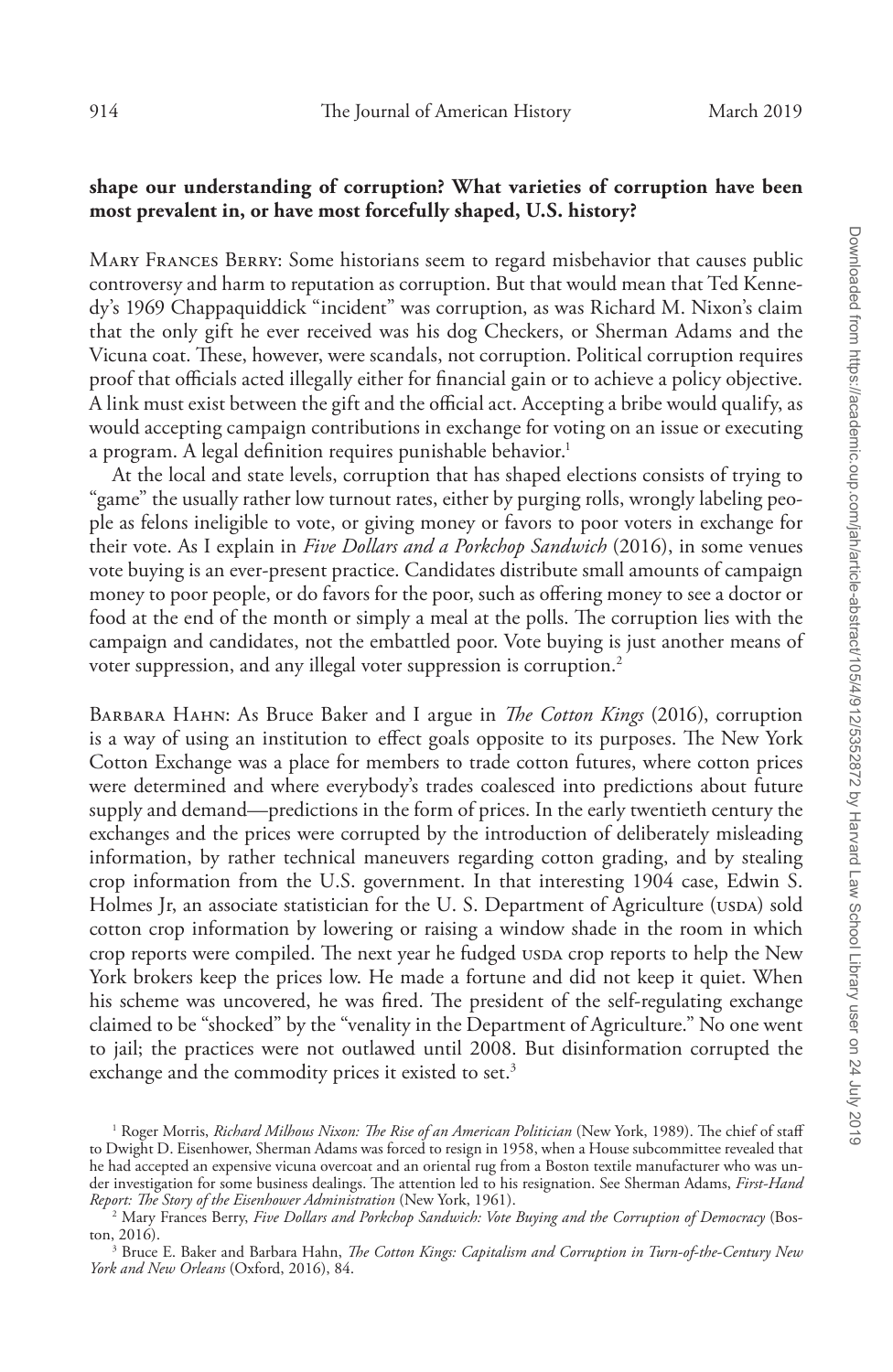DAVID WITWER: My guiding principle as a labor historian has been that corruption occurs when someone violates the trust, duty, or obligation inherent in their position. Corrupt officials misuse their authority when they betray the responsibilities that had justified their power—for example, if a politician elected to represent the needs of her or his constituents instead betrays their interests to achieve a private end. In labor history, the classic example is a union official who takes a bribe in return for agreeing to more lenient contract terms with an employer and thus violates his or her duty to the membership.

Historically, antiunion groups have asserted a much broader meaning of the term *corruption,* claiming that aggressive strike tactics, such as secondary boycotts or organizational picketing, are also forms of corruption because they violate the law, or that such tactics are corrupt because they give too much power to union officials. In such moments, we see a divergence of views. Employers and sympathetic news media might denounce a particular union or union leader for corruption, calling for "reforms" that will curb union power in general. Union members, by contrast, might see the same aggressive union official in a more sympathetic light; members might conclude that although aggressive strike tactics are illegal, they are not corrupt because the union leader has used them to strengthen the organization, not betray it.

The situation is usually much cloudier. The International Brotherhood of Teamsters official James R. Hoffa, for example, was involved in acts that betrayed the interests of his union's members, such as steering investments from a union pension fund to borrowers connected to organized crime in return for kickbacks. At the same time, antiunion groups lumped those allegations together with denunciations of the Teamsters union's aggressive organizing activities and used both to denounce union power. In 1959 conservatives adopted that strategy to win passage of the Landrum-Griffin Act, promoted as a way to protect the country from Hoffa but that imposed limits on the organizing activities of all unions. This politically useful way to frame union corruption has taken center stage in moments when the American labor movement has been on the rise, in the early 1900s, in the late 1930s and early 1940s, and especially during the union movement's peak, following the merger of the American Federation of Labor–Congress of Industrial Organization in 1955.4

The distinction I am asserting here separates public concern about union corruption from the reality of union corruption as union members experience it. Public concern is episodic; it emerges in the wake of a journalistic exposé, such as Westbrook Pegler's Pulitzer Prize–winning reporting work to expose racketeering in Hollywood labor unions in the early 1940s, or the McClellan Committee hearings of 1957–1959 to investigate illegal activities in U.S. labor unions. Those events, in turn, reflect larger political forces at work, as antiunionists seek to use isolated misdeeds to strike political pay dirt. Meanwhile, the quotidian reality of union corruption from the members' perspectives is more constant. Corruption in the form of bribery or embezzlement tends to be an endemic problem in particular low-wage sectors of the union movement or in industries where a pattern of collusion has fostered the presence of organized crime, such as New York City's garbage-hauling businesses.5

<sup>4</sup> David Witwer, *Corruption and Reform in the Teamsters Union* (Chicago, 2003), 176–79. Labor Management Reporting and Disclosure Act, 73 Stat. 519 (1959).

<sup>&</sup>lt;sup>5</sup> On Westbrook Pegler's reporting work, see David Witwer, "Westbrook Pegler and the Anti-union Movement," *Journal of American History,* 92 (Sept. 2005), 527–52. On the McClellan Committee hearings, see David Witwer,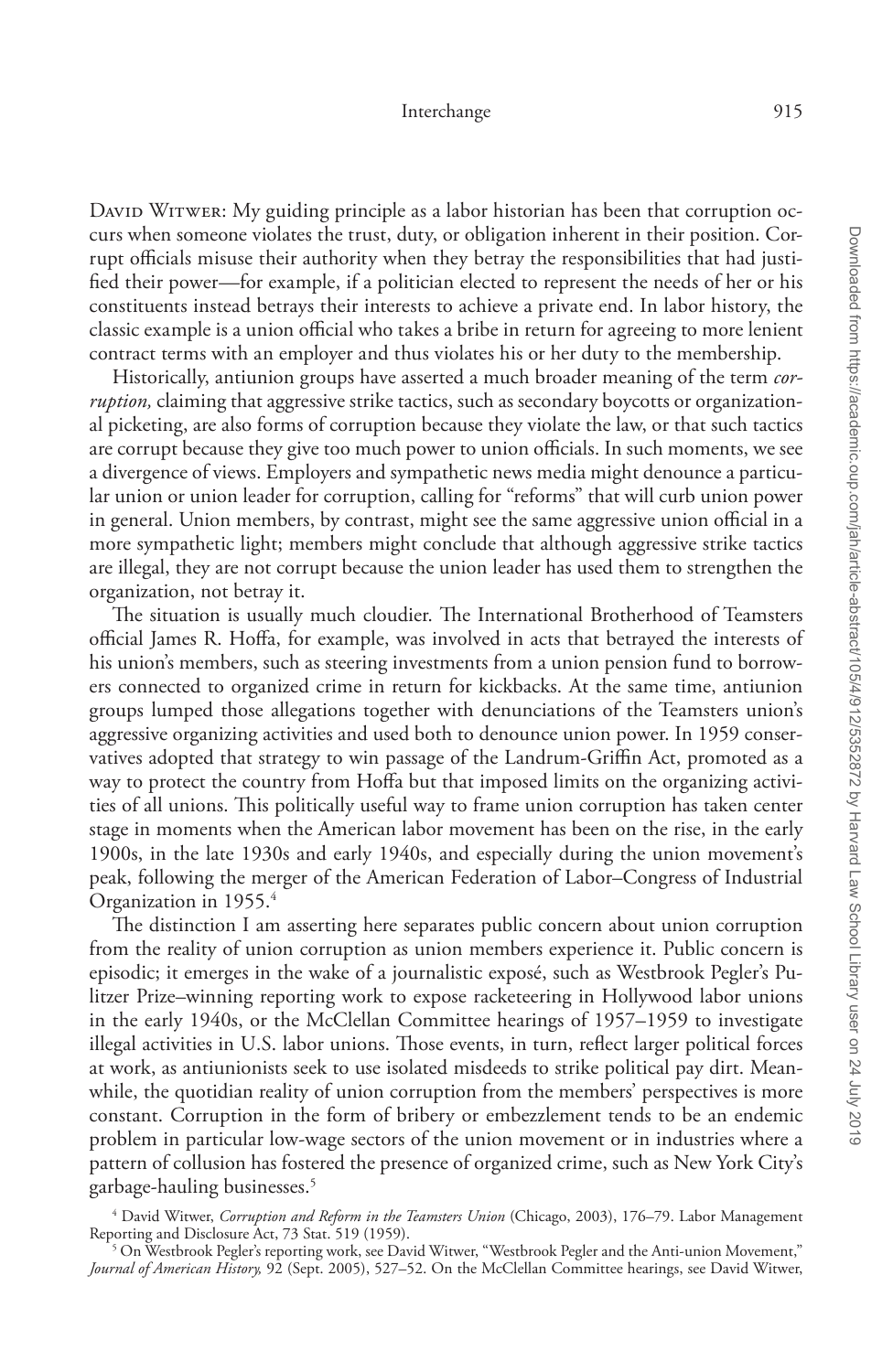Naomi R. Lamoreaux: When Edward L. Glaeser and Claudia Goldin edited *Corruption and Reform* (2006), they instructed those of us who were contributing essays to distinguish between corruption and fraud, with corruption involving improper use of public resources and fraud involving private resources. That distinction has always seemed to me to be useful, though the line between public and private is not always obvious. I do not think that the term *corruption* should be confined to activities that are illegal. If we stuck with that standard, nothing could be called corruption in many parts of the world. Moreover, activities usually must be widely considered corrupt before they can be made illegal. I do agree, though, that whether one regards an action as corrupt depends on one's position in society—for example, union members versus others.<sup>6</sup>

Another distinction that I think it is important to make is between what John Wallis calls systematic corruption and venal corruption. A society is systematically corrupt when the elites in control of the government are able to award valuable privileges to consolidate their power. Most societies throughout history have been systematically corrupt, as are most societies around the world today. A good example of systematic corruption in U.S. history is Martin Van Buren's Albany Regency, which doled out bank charters to important supporters of the machine. Howard Bodenhorn has written two excellent papers showing how this corruption worked. One appears in *Corruption and Reform,* and the other will, I hope, be published soon. The use of bank charters for systematic corruption came to an end in New York after the panic of 1837. The Albany Regency's opponents effectively said "never again!" and passed the New York Free Banking Act in 1838. That did not mean that bankers stopped trying to use their wealth to shape policy or their influence to secure favors (venal corruption), but never again would the award of bank charters be a tool of political control in New York.<sup>7</sup>

DANIEL J. CZITROM: I am also skeptical of limiting the definition of *corruption* to requiring "proof that officials acted illegally." In the post–Citizens United world, this limitation would mean turning our eyes from what, in effect, has become a system of legalized bribery undergirding campaign finance and our political system. Historically, I have found much of the language and debate around corruption to have been shaped by partisan politics. Generations of historians and journalists have held up Tammany Hall as the ultimate expression of corrupt municipal politics; rarely do they acknowledge that "machine politics" was a bipartisan affair. How do we compare bribing the local police captain for allowing a brothel to run, for looking the other way at gambling, or for ignoring an open saloon on Sunday with bribing entire legislatures on behalf of railroads or the insurance industry? In Gilded Age New York City, the economic elite—the Chamber of Commerce, real estate interests, wealthy merchants, banks, large hotels—did not

<sup>&</sup>quot;The Acid Attack on Victor Riesel and Fears of Labor Racketeering in Cold War America," *Labor History,* 55 (no. 2, 2014), 228–47. On corruption in New York City's garbage-hauling business, see James B. Jacobs, Coleen Friel, and Robert Raddick, *Gotham Unbound: How New York City Was Liberated from the Grip of Organized Crime* (New York, 1999), 80-97.

Edward L. Glaeser and Claudia Goldin, eds., *Corruption and Reform: Lessons from America's Economic History* (Chicago, 2006).

<sup>7</sup> John Joseph Wallis, "The Concept of Systematic Corruption in American History," in *Corruption and Reform,* ed. Glaeser and Goldin, 23–62, esp. 25. Howard Bodenhorn, "Bank Chartering and Political Corruption in Antebellum New York: Free Banking as Reform," *ibid*., 231–58. "An Act to Authorize the Business of Banking," April 18, 1838, in *Laws of the State of New York, Passed at the Sixty-First Session of the Legislature, Begun and Held at the City of Albany, the Second Day of January, 1838* (Albany, 1838), 245.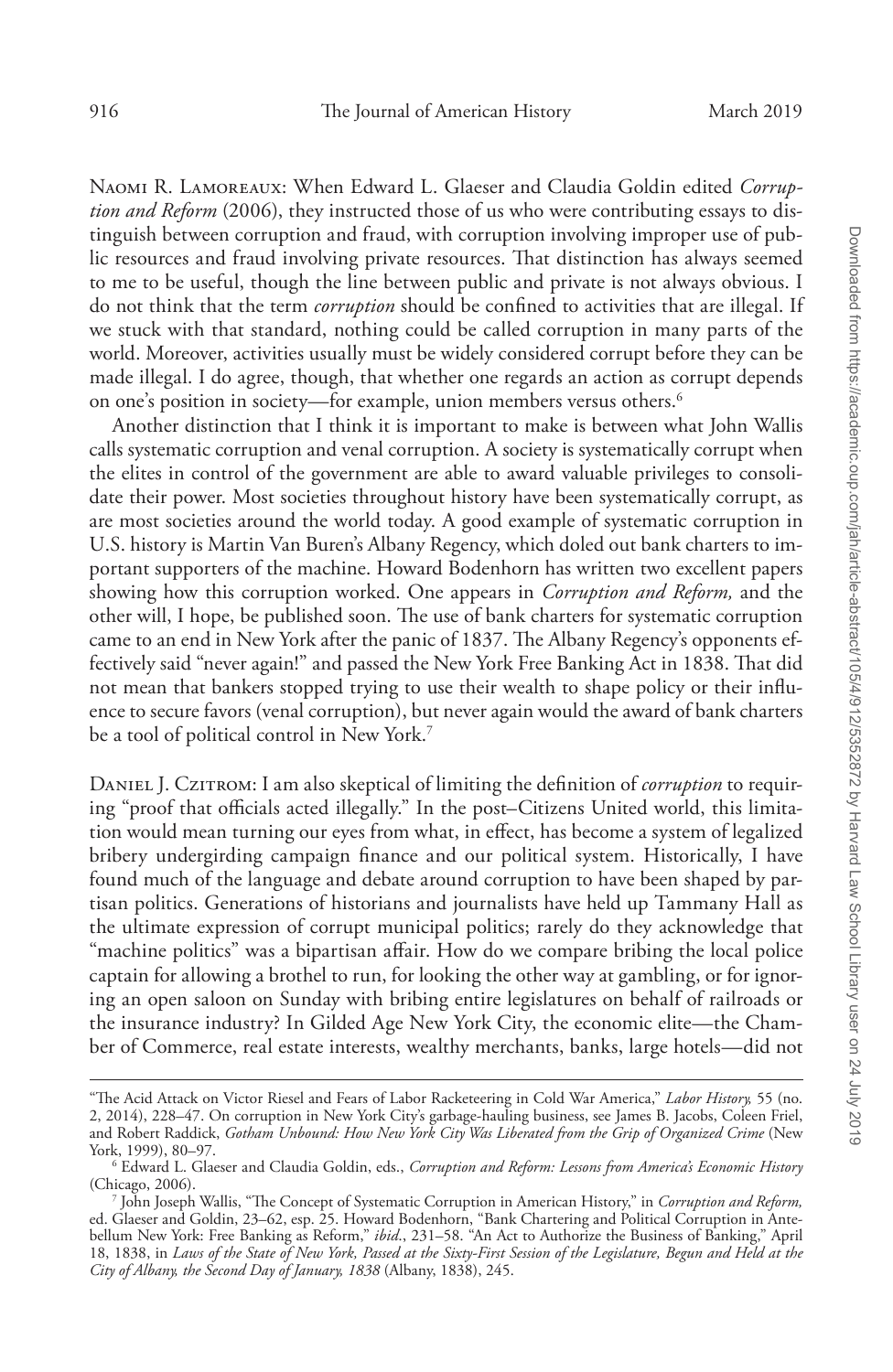really care about police corruption or brutality as long as the New York Police Department (NYPD) kept a boot firmly on the neck of trade unionists and radicals. The NYPD became the manager of the city's vice economy with the tacit approval of those more worried about maintaining social order than curbing municipal corruption. In 1894 the New York State Senate appointed the so-called Lexow Committee to investigate allegations of widespread vote fraud, bribery, blackmail, and corruption involving the police. But while the ensuing revelations forced a police shake-up, business interests continued to buy and sell state legislators, as revealed most clearly in the 1905 probe, led by Charles Evans Hughes, into the New York State insurance industry.8

Regarding urban corruption: we should remind ourselves what politics meant to so many working-class and immigrant city dwellers. We tend to forget just how tough life was in a world without Social Security, Medicare, unemployment insurance, workmen's compensation, or welfare. Pledging one's vote and allegiance in exchange for services help with the law, finding a job, getting a new apartment after a fire, access to food and coal during hard times—reflected the often-grim realities of urban life. Is that corrupt?

Finally, Naomi Lamoreaux invokes Wallis's distinction between "systematic corruption and venal corruption," which sounds to me similar to George Washington Plunkitt's famous separation of "honest graft" (money made from inside information) from "dishonest graft" (money taken from the vice economy).<sup>9</sup>

Berry: On Daniel Czitrom's point about the importance of help that campaigns and political officials gave the urban poor in the 1890s, as I point out in *Five Dollars and a Porkchop Sandwich,* the poor today benefit from the same kinds of help that he describes. Vote buying lives on, whether it's "street money" in Philadelphia, "walk-around money" in Baltimore, or the precinct captain's little favors in Chicago. Vote buying assists the person trying to get on the list for subsidized housing, to get the snow plowed, or to get a road repaved. It corrupts democracy because it is illegal in most places and done solely to increase turnout, but policies promised in exchange for votes—policies that would help the poor bought voters—do not materialize. Perhaps legal incentives for voting, such as lottery tickets, along with "I voted" stickers, for example, would increase turnout and avoid corrupt practices.10

If the definition of corruption is not limited to what is illegal, it may become whatever we say it is, leading to sting operations, endless special investigations, and advertising campaigns that are as offensive as actual corrupt behavior.

James T. Kloppenberg: Americans have been railing against corruption—and practicing it—for much longer than the United States has existed. Understandings of the term have been elastic. Many of the early European settlers of North America, including those we now call Pilgrims, Puritans, Pietists, and Quakers, set sail to escape what they

<sup>8</sup> *Citizens United v. Federal Election Commission,* 558 U.S. 310 (2010). On the Lexow Committee, see Daniel Czitrom, *New York Exposed: The Gilded Age Police Scandal That Launched the Progressive Era* (New York, 2016). On Charles Evans Hughes and the insurance industry, see Robert F. Wesser, *Charles Evans Hughes: Politics and Reform in New York, 1905–1910* (Ithaca, 1967).

Wallis, "Concept of Systematic Corruption in American History"; On George Washington Plunkitt's "honest" graft," see William L. Riordan, *Plunkitt of Tammany Hall: A Series of Very Plain Talks on Very Practical Politics, Delivered by Ex-Senator George Washington Plunkitt, the Tammany Philosopher, from His Rostrum—the New York County Court-House Bootblack Stand—and Recorded by William L. Riordan* (New York, 1905). 10 Berry, *Five Dollars and Porkchop Sandwich*.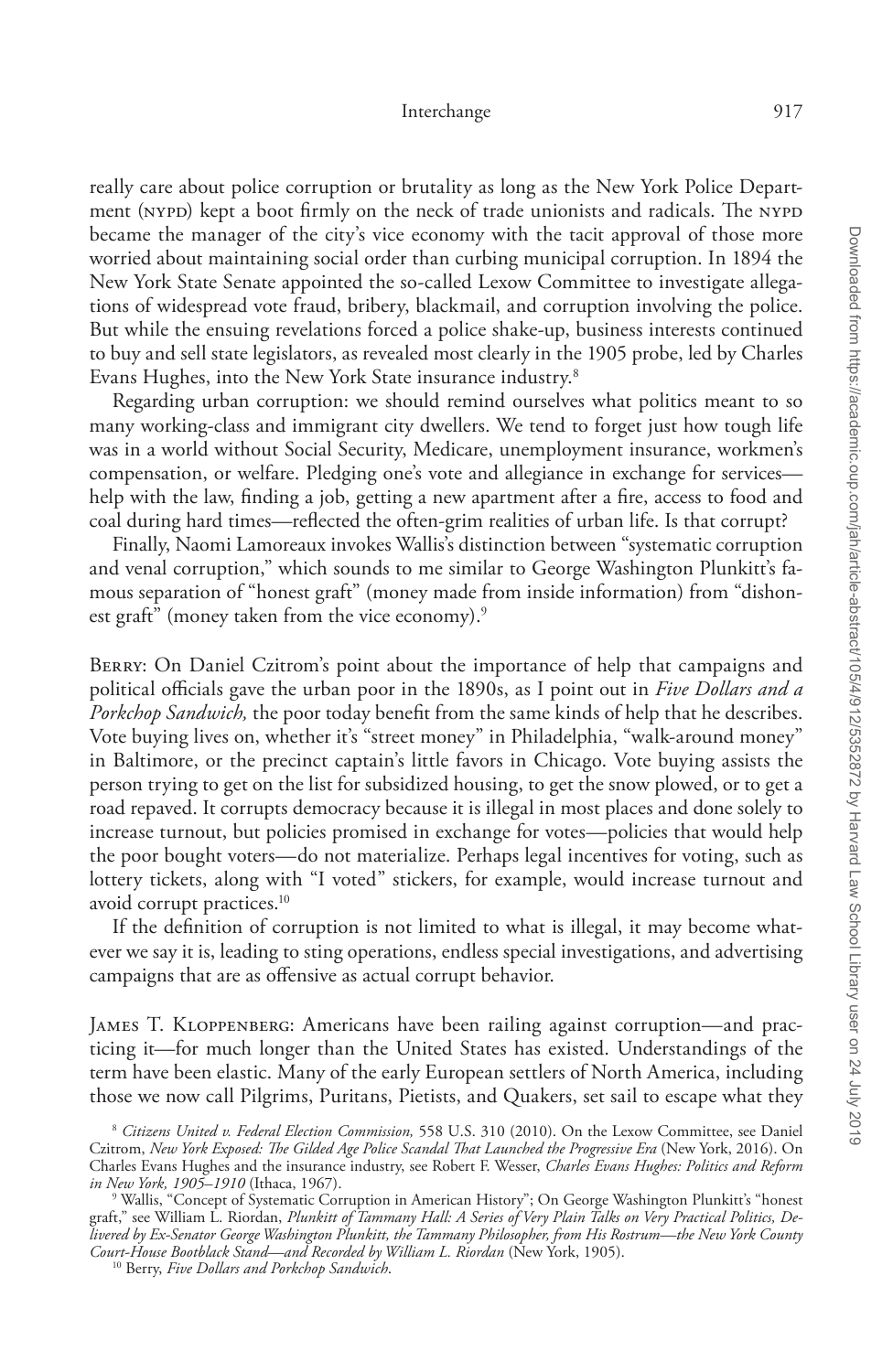perceived as the pervasive corruption of the degenerate (or at least unregenerate) cultures of England, the Protestant regimes of northern Europe, and above all the reign of the Antichrist in Rome. They savaged indigenous peoples and enslaved Africans in part because, with striking unconcern for consistency, they judged those cultures at once primitive and corrupt. When Euro-Americans found themselves unable to live up to their own ideals, they turned their critiques inward and lamented their own religious, moral, economic, and political corruption. There was much not to like: when New England merchants such as the notorious Robert Keane were fined for price gouging, they were enjoined, as Keane was, to "bewail his covetous and corrupt heart." Colonial officials padded payrolls and stole revenues; merchants bribed to evade customs duties; land speculators bilked Indians and settlers. New York's Benjamin Fletcher, governor of the colony from 1692 to 1697, took bribes to protect pirates, cheated customs officers, embezzled funds from the colony's treasury, and bragged about how he managed to afford the lavish spending that eventually got him sacked. Among the many sparks igniting the American Revolution were the colonists' anxieties about the corruption practiced by royal governors and their lackeys on colonial councils, officials chosen by the Crown rather than elected by white male property-owning colonists. Colonists also worried that the rumored appointment of an Anglican bishop signaled a creeping Catholicism, an especially insidious form of corruption that had to be nipped in the bud.<sup>11</sup>

The constant invocations of virtue in American discourse during the 1760s, 1770s, and 1780s, whether derived from roots in Christian, civic republican, Lockean, or Scottish philosophical traditions, distinguished admirable forms of behavior oriented toward the good of the community from those oriented toward the narrow self-interest of individuals or particular groups. Of course, every identifiable group, from the Alexander Hamilton–Robert Morris clique of bankers to scrambling urban artisans, rough-hewn backwoods farmers, and women and slaves shut out from the new democracy, hurled the charge of corruption against its rivals. The seventeenth- and eighteenth-century meanings of the term, in other words, multiplied along with the number of people able to express their outrage that the ideals ostensibly animating the colonies, and then the new nation, were betrayed by their opponents.<sup>12</sup>

So it has continued throughout American history, from the sharp dealing of real estate swindlers as the nation expanded to the systematized graft of urban political machines, police forces, and the businesspeople in cahoots with them. Partisan loyalties inspired forgiveness of one's own party's underhanded dealings and fueled outrage about the other

<sup>11</sup> Richard S. Dunn and Laetitia Yeandle, eds., *The Journal of John Winthrop*, 1630-1649 (Cambridge, Mass., 1996), 165. For Robert Keane's own explanation of his behavior, see Bernard Bailyn, "The 'Apologia' of Robert Keayne," *William and Mary Quarterly,* 7 (April 1950), 568–87. For critical discussions of the issues raised by Keane's case, see Bernard Bailyn, *The Apologia of Robert Keayne: The Self-Portrait of a Puritan Merchant* (New York, 1965); Stephen Innes, *Creating the Commonwealth: The Economic Culture of Puritan New England* (New York, 1995), 160– 91; James T. Kloppenberg, *Toward Democracy: The Struggle for Self-Rule in European and American Thought* (New York, 2016), 67–88; and Daniel T. Rodgers, *As a City on a Hill: The Story of America's Most Famous Lay Sermon* (Princeton, 2018), 96–120. Alice Davis, "The Administration of Benjamin Fletcher in New York," *Quarterly Journal of the New York Historical Association,* 2 (Oct. 1921), 213–50; James S. Leamon, "Governor Fletcher's Recall," *Wil-*

<sup>12</sup> For interpretations of the struggle to shape the political and economic structures of the new nation, see Max M. Edling, *A Revolution in Favor of Government: Origins of the U.S. Constitution and the Making of the American State* (New York, 2003); Woody Holton, *Unruly Americans and the Origins of the Constitution* (New York, 2007); Jürgen Heideking, *The Constitution before the Judgment Seat: The Prehistory and Ratification of the American Constitution,* ed. John P. Kaminski and Richard Leffler (Charlottesville, 2013); Michael Klarman, *The Framers' Coup: The Making of the Constitution* (New York, 2016); and Kloppenberg, *Toward Democracy,* 364–453. On the process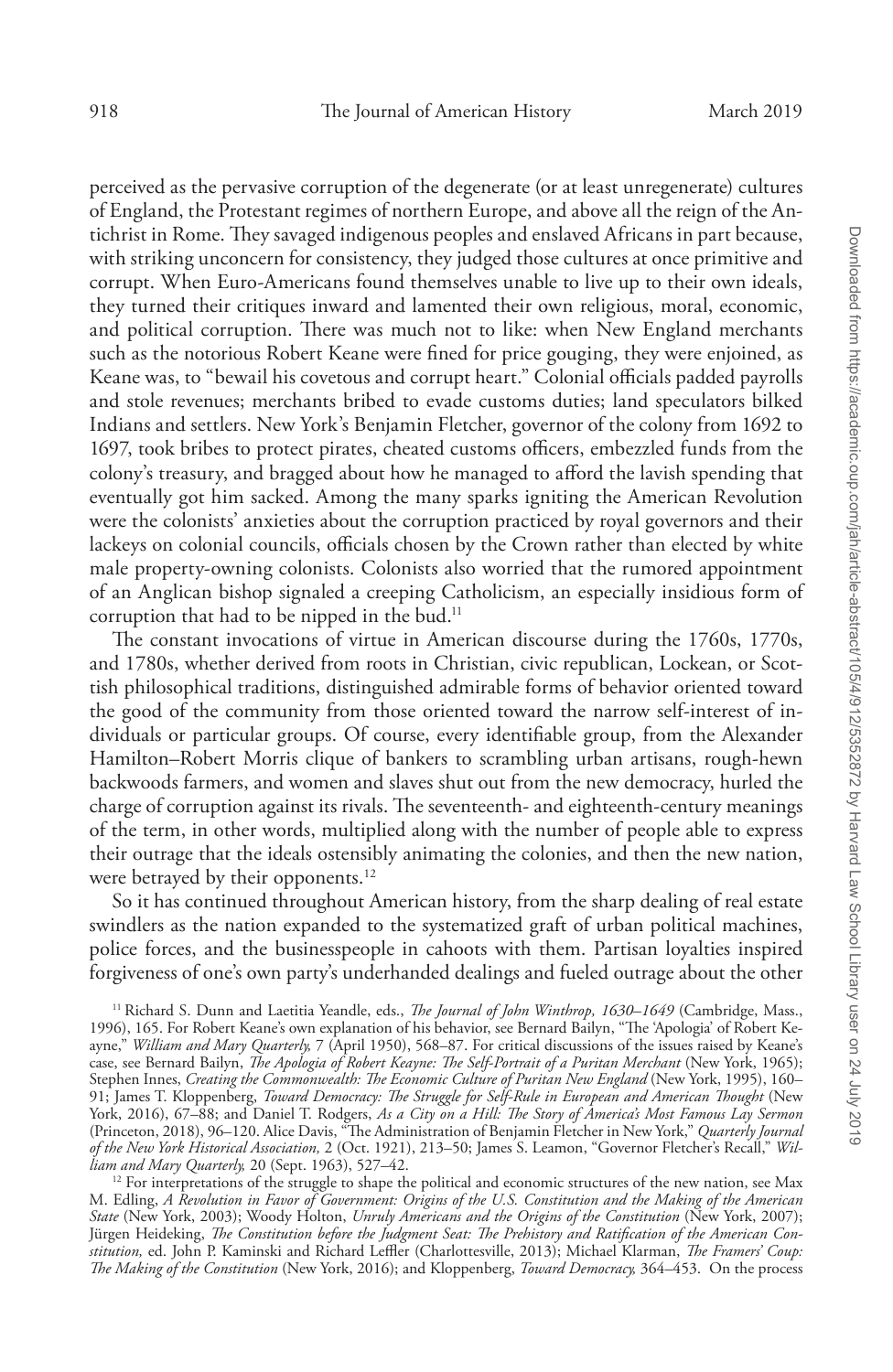side's behavior. Agitation to rein in public and private corruption rose in waves throughout the nineteenth century. As William Novak showed in *The People's Welfare,* local and state authorities regulated business practices they labeled corrupt in the name of the common good. During the Gilded Age and the Progressive Era, movements aiming to shift power from party insiders to "the people" resulted in civil service reform, restrictions on corporate campaign contributions, open primaries, the initiative and the recall, city manager governments, trust busting, and the use of regulatory commissions to oversee the economy. Not surprisingly, those who saw such measures as threats to practices they considered legitimate features of American democracy—as forms of service provided for those who needed it most—resisted all those measures. For a few progressives, among the most troubling forms of corruption were those that justified limiting political participation to native-born white men; for others, of course, the opposite was true: preventing African Americans, immigrants, and women from voting was the key to staving off corruption of the nation's civic life.

In the decades since the 1972 Watergate scandal, more charges of corruption have been leveled against members of presidential administrations than in the preceding two centuries. Perhaps the most lasting achievement of Ronald Reagan's presidency was the astonishingly successful campaign to delegitimate government itself, at least in the eyes of many citizens, and to enshrine individual economic self-interest, manifested in unregulated "private enterprise," as the paramount value of American life. That transformation, like the rise of so-called rational choice and utility maximization as the governing paradigms in the social sciences, has encouraged citizens to seek wealth—and to avoid paying taxes or participating in civil society—as the only sensible strategy. As a result, the homely virtues of self-discipline, moderation, and reciprocity preached by Enlightenment thinkers such as Benjamin Franklin, John Adams, and Abigail Adams now strike many Americans as outmoded advice for suckers. If "greed is good," as the *Wall Street* character Gordon Gekko asserted, then Donald J. Trump's career of swindling, debt dodging, and tax evasion might serve as a model to emulate rather than an object lesson in the mainstreaming of corrupt business practices.<sup>13</sup>

If charges of corruption have been so pervasive for so long, does that mean the forms of self-dealing and the flaunting of norms we are witnessing now are just more of the same? Should we, as American historians, pocket our fury and point out that what we are enduring is just the latest in an endless chain of overwrought accusations of corruption? Not necessarily. There are multiple reasons why we should distinguish what has happened in recent years and what is happening now from the many forms of corruption identifiable earlier in U.S. history.

PAULA BAKER: For me, part of the point is that "corruption" has a history. Teaching *Plunkitt of Tammany Hall* over some decades is illustration enough: there have been stretches (we are in one now) where George Washington Plunkitt seems so obviously

whereby the uncertain significance of the Constitution began to take on the meanings now mistakenly understood by some interpreters to have been originally fixed by those who framed the U.S. government, see Mary Sarah Bilder, *Madison's Hand: Revising the Constitutional Convention* (Cambridge, Mass., 2015); Jack N. Rakove, *A Politician Thinking: The Creative Mind of James Madison* (Norman, 2017); and Jonathan Gienapp, *The Second Creation: Fixing the U.S. Constitution* (Cambridge, Mass., 2018). 13 William J. Novak, *The People's Welfare: Law and Regulation in Nineteenth-Century America* (Chapel Hill,

<sup>1996).</sup> *Wall Street,* dir. Oliver Stone (Twentieth Century Fox, 1987).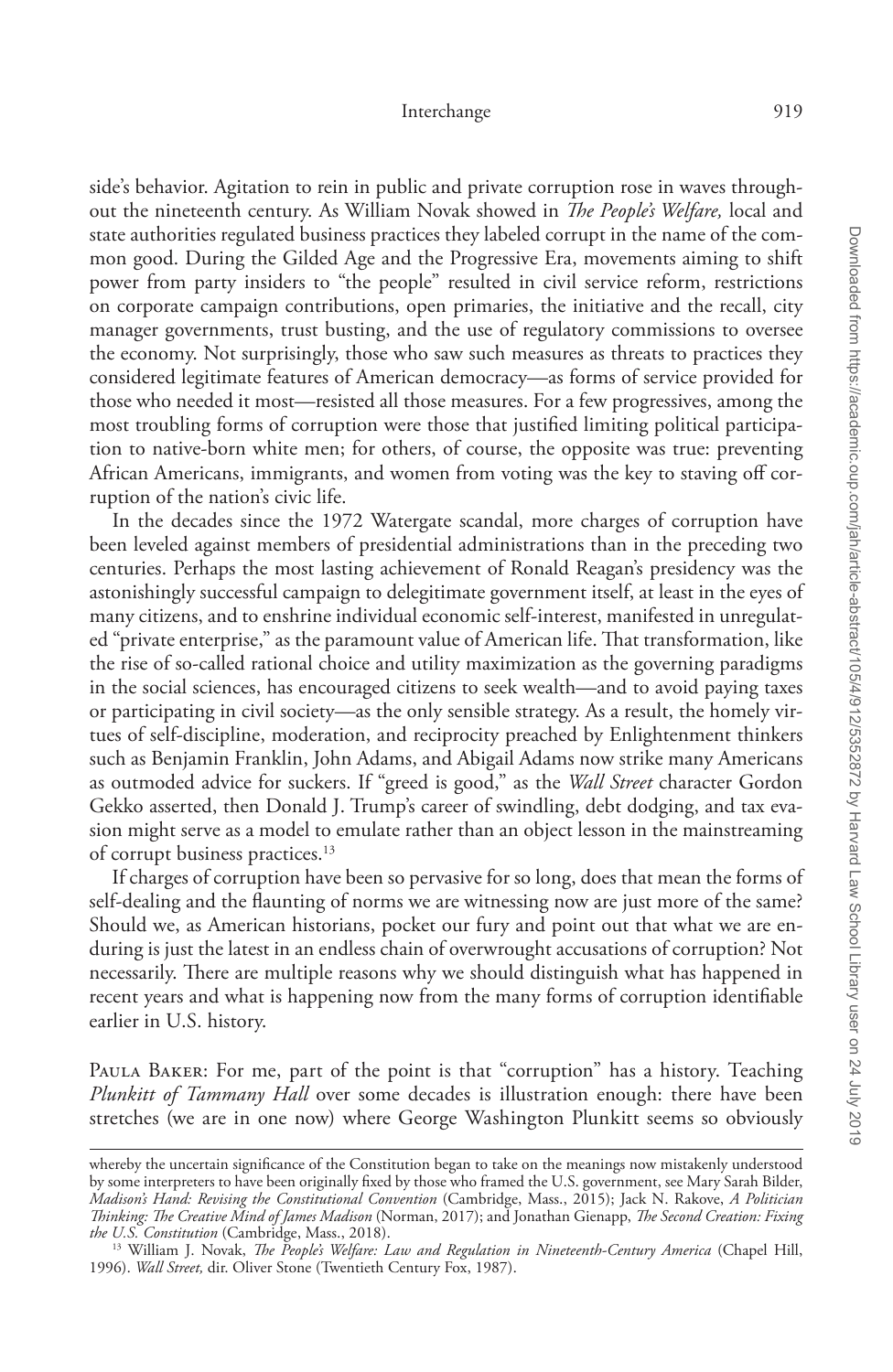corrupt that it is difficult to get students beyond "honest graft," which they see as a ridiculous idea, to any deeper understanding of machine politics. Cynical stretches have occurred, where no one is surprised. It is easy to trace how Americans have added to the stock of behaviors understood as political corruption but I cannot think of behaviors once thought to be corrupt that have been rehabilitated.<sup>14</sup>

Making behaviors and ideas understood as "corrupt" has been the subject of political fights, although crimes such as bribery were always illegal and corrupt. These fights were sometimes partisan, as Czitrom points out, and sometimes less so. Jacksonians campaigned on the classic "corruption" of the Adams administration in the distribution of offices. Whigs wailed against the corrupt band of Democrat officeholders who, dependent on political jobs, lacked free political will. Complaints about corruption that gave the Gilded Age its reputation as almost uniquely corrupt rightly pointed out the urban, state, and national grafting of politicians and their business allies. But the charges served a purpose in largely successful attempts to roll back government in northern cities and reconstructed southern states and to leave the federal government, too, under the cloud of crookedness and incompetence.15

My point is not to cheer on cynicism as much as to caution against the reflexive attachment of a halo to anticorruption rhetoric. We should not expect to arrive at a definition detached from history.

Lamoreaux: James T. Kloppenberg's response led me to check the Oxford English Dictionary. Since the early modern period, at least two different relevant strands of meaning have existed for the word *corruption*. One is general—in a nutshell, it is "moral deterioration or decay; depravity." The other is more specific to the operation of government: "Perversion or destruction of integrity in the discharge of public duties by bribery or favour; the use or existence of corrupt practices, esp. in a state, public corporation, etc." Part of our problem with definition is that historical actors often elide these two meanings, using the general definition to charge political opponents with perverting the duties of their offices. As Paula Baker notes, corruption has a history, so part of uncovering that history is to track how the content of these charges changed over time, how the sense of what is appropriate behavior for public officials changed, how the law (and institutions more generally) evolved (or did not evolve) in response, and how behavior changed (or did not).<sup>16</sup>

For example, in the United States, favoritism by government officials has been considered corrupt, even when it was not illegal. In the early nineteenth century, the bulk of legislative business, particularly at the state level, consisted of the enactment of private bills on behalf of specific individuals or groups. A political revolt against such practices took place during in the antebellum period, and Indiana's 1851 constitution pioneered in forbidding the state legislature from enacting many types of private or local bills (including corporate charters), mandating instead that laws had to be general. Almost all state governments followed Indiana's lead in the second half of the nineteenth century and revised their constitutions accordingly. The national government did not, but the states' constitutional revisions changed norms about how governments should act, though prac-

<sup>14</sup> Riordan, *Plunkitt of Tammany Hall.*<br><sup>15</sup> For a famous example of Whig claims, see "Campaign Circular from Whig Committee, January [31?], 1840, in *Collected Works of Abraham Lincoln,* ed. Roy P. Basler (4 vols., New Brunswick, 1953), I, 203. 16 Oxford English Dictionary, s.v. "corruption," http://www.oed.com.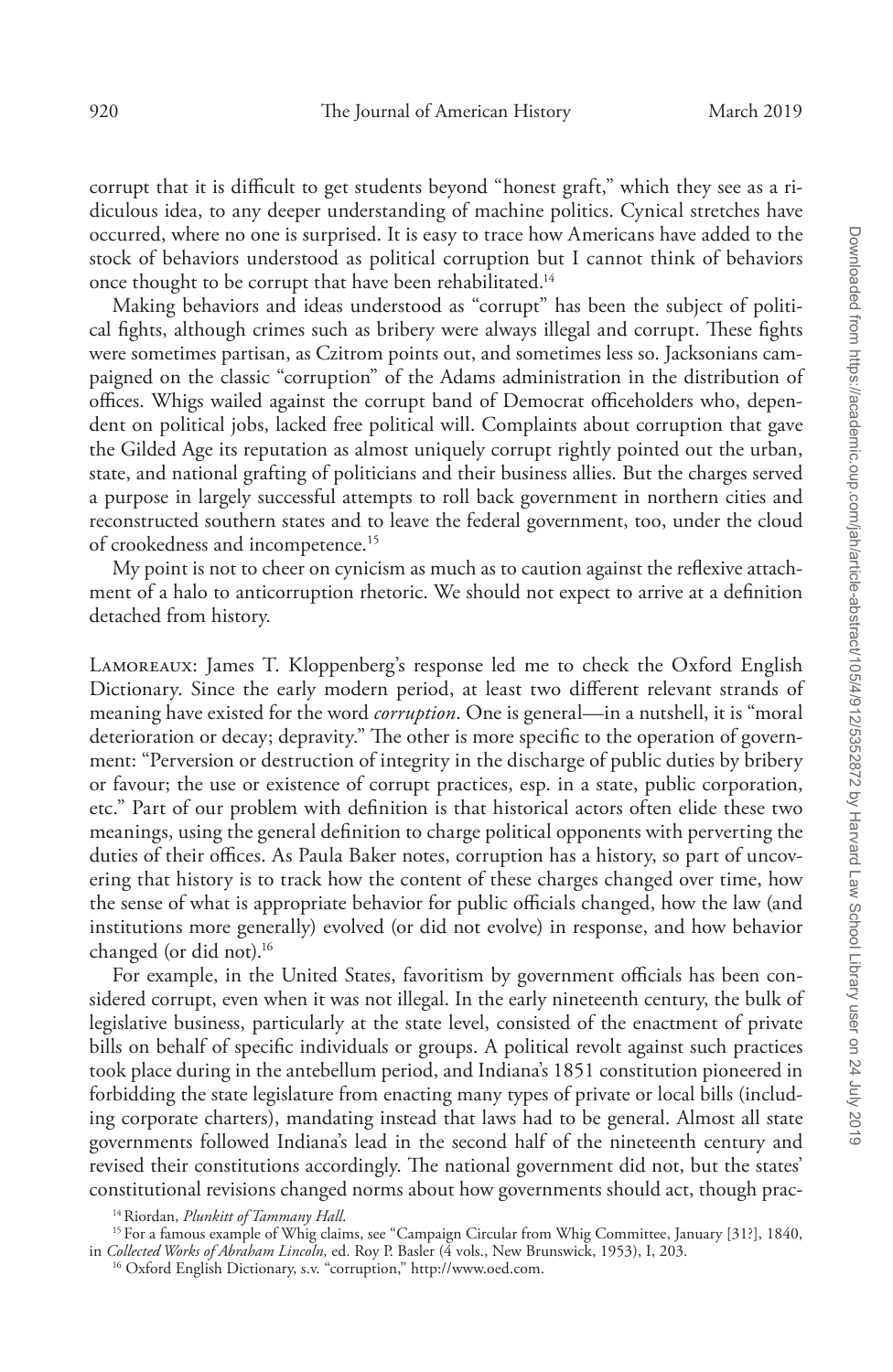tices were reformed over a long period of time. Another example is that, after Congress restricted immigration to the United States in the 1920s, representatives frequently secured passage of private bills to admit specific individuals to the country. In the 1940s Congress revised its procedures in ways that put a stop to most but by no means all such favoritism. A similar practice survives in a partially disguised way in earmarks in tax bills. Earmarks are not illegal, but they are generally regarded as corrupt, and efforts have been made to curb the practice.<sup>17</sup>

Hahn: I find myself struggling with the categories "public" and "private." I am not sure that nineteenth-century actors, especially powerful men gathered in clubs and business firms, thought about the difference between the two in the same ways that I do. Perhaps part of the task of outlawing various corrupt behaviors has been lodging the activity they corrupt into the public realm. For example, freight rates on the railroads: is it possible to conceive of regulating them without somehow thinking of railroads and freight movements as a public good?

Berry: It seems to me that "moral deterioration or decay; depravity" are in the eyes of the beholder at any particular time, and policy disagreement may be offensive, but whether a particular action is corrupt or not, barring some illegality, is a political judgement. Behavior can be labeled corrupt because that makes it sound offensive.<sup>18</sup>

# *JAH:* **Corruption mobilizes public resources for the advancement of private interest, sometimes to the benefit of the people and sometimes to their detriment. In a capitalist society such as the United States, in which public policy often produces private profit, is corruption endemic, or even functional? Does corruption act as an engine for governmental action in the absence of a cohesive vision of the public good?**

Hahn: What an interesting way to put it. Long ago, in my article "Union Terminal: Businessmen, Railroads, and City Planning in Cincinnati," I argued that city planning should be traced back not only to progressive reformers but also to business interests, especially their interests in local freight movements. The Cincinnati Commercial Club succeeded in building the city's Union Terminal, between the late 1920s and 1933, and in redesigning the city for their interests. The difficulty in getting railroads to work together to build a true union station matched the difficulty of getting government to act. Government action was accomplished through the development of a profession called city planning that guided the public control of private property. At the time, the effort consisted only of a series of laws proposed by the local businessman and progressive reformer Alfred Bettman, regulations that were later adopted around the nation. City planning and its regulatory apparatus developed, of course, after the end of the corrupt

<sup>&</sup>lt;sup>17</sup> Immigration Act of 1924, 43 Stat. 153 (1924). On the bulk of the business of early legislatures being private bills, see Robert M. Ireland, "The Problem of Local, Private, and Special Legislation in the Nineteenth-Century United States," *American Journal of Legal History,* 46 (July 2004), 271–99. On the revision of congressional practices, see Maggie McKinely, "Petitioning and the Making of the Administrative State," *Yale Law Journal,* 127 (April

<sup>&</sup>lt;sup>18</sup> Oxford English Dictionary, s.v. "corruption."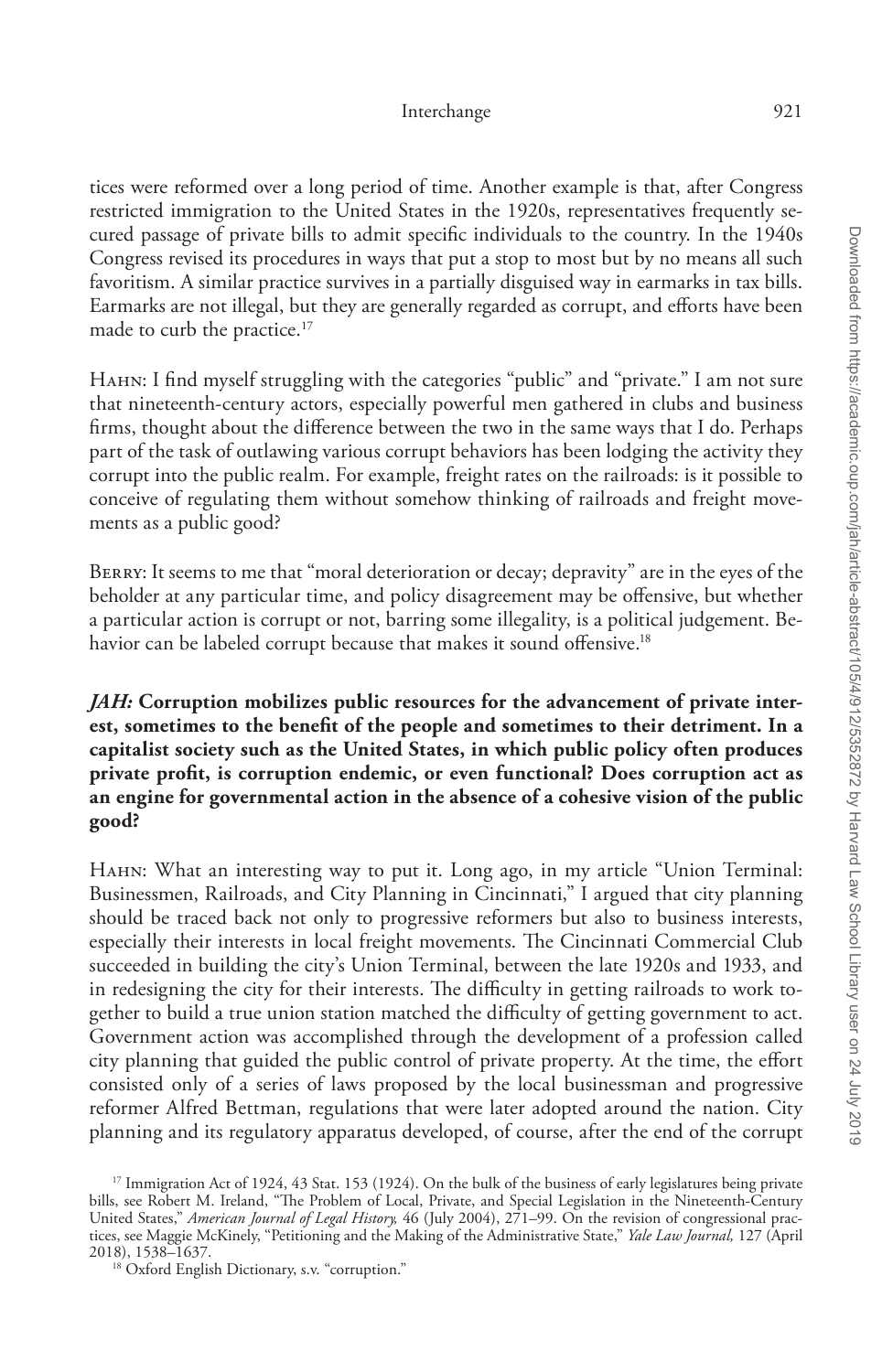"machine politics," which had its own means of balancing local interests, as characterized in Zane L. Miller's *Boss Cox's Cincinnati*. 19

LAMOREAUX: The idea that corruption is functional, of course, has a long history, going back at least to Robert K. Merton's famous essay on latent and manifest functions. I always liked that piece, but I would generalize the point to say that corruption always has a redistributive side. Sometimes the poor may benefit (as impoverished immigrants may have benefited from urban machines in the absence of a social safety net), but this is by no means invariably the case. I think we can all easily come up with examples of corruption that redistributed resources to elites. And sometimes corruption may redistribute from one part of the elite to another or from one group of poor to another. Corruption always serves a purpose for someone, but that is not the same thing as being functional in societal terms. The late Will Baumol wrote extensively about the institutional mechanisms that encourage productive versus unproductive entrepreneurship. He argued that societies with institutions conducive to corruption (he used the term *rent seeking*) deflect talented individuals into activities that do not benefit the larger society and might even be downright harmful. In his view, modern successful (capitalist) societies shift the mix of institutions to those that encourage investment of talents and resources into activities with wider benefits, such as technological innovation. I always liked that argument too.<sup>20</sup>

HAHN: This raises the problem presented by our two definitions: corruption in the legalpolitical sense versus the corruption that simply means "moral deterioration or decay; depravity." If corruption always benefits someone and often or always has a redistributive side, does a noncorrupt system benefit anyone in particular? If not—if the good it achieves is general but hard to recognize specifically for individuals—does it therefore have no ready-made advocates, despite many stakeholders?<sup>21</sup>

Berry: I am sticking with the legal definition of corruption. Corruption is endemic in capitalist societies because greed is not uncommon, and public officials who will act for illegal gains can always be found. There were, of course, specious land sales, and porkbarrel infrastructure projects such as the flurry of road and canal building in the early national period. These were functional in that they provided needed transportation but offered the opportunity for taxpayer-abusive public-private partnerships.

One particularly outrageous example of corruption surfaced recently in the widely publicized "kids for cash" scandals in 2008, when two state judges in Pennsylvania profited from giving long, unfair sentences to juveniles and sending them to private prisons from which the judges profited. The scandal was an example, also, of how corruption inside law enforcement systems goes unpunished because the prosecutors, judges, and police work together and are unlikely to charge each other. As usual in such cases of state and local corrupt practices, federal enforcement was required.<sup>22</sup>

20 Robert K. Merton, *Social Theory and Social Structure* (New York, 1968). William J. Baumol, "Entrepreneurship: Productive, Unproductive, and Destructive," *Journal of Political Economy,* 98 (Oct. 1990), 893–921.

<sup>21</sup> Oxford English Dictionary, s.v. "corruption."

22 William Ecenbarger, *Kids for Cash: Two Judges, Thousands of Children, and a \$2.8 Million Kickback Scheme* (New York, 2013).

<sup>19</sup> Barbara Hahn, "Union Terminal: Businessmen, Railroads, and City Planning in Cincinnati, 1880–1933," *Journal of Urban History,* 30 (no. 5, 2004). Zane L. Miller, *Boss Cox's Cincinnati: Urban Politics in the Progressive Era*  (Oxford, Ohio, 1980).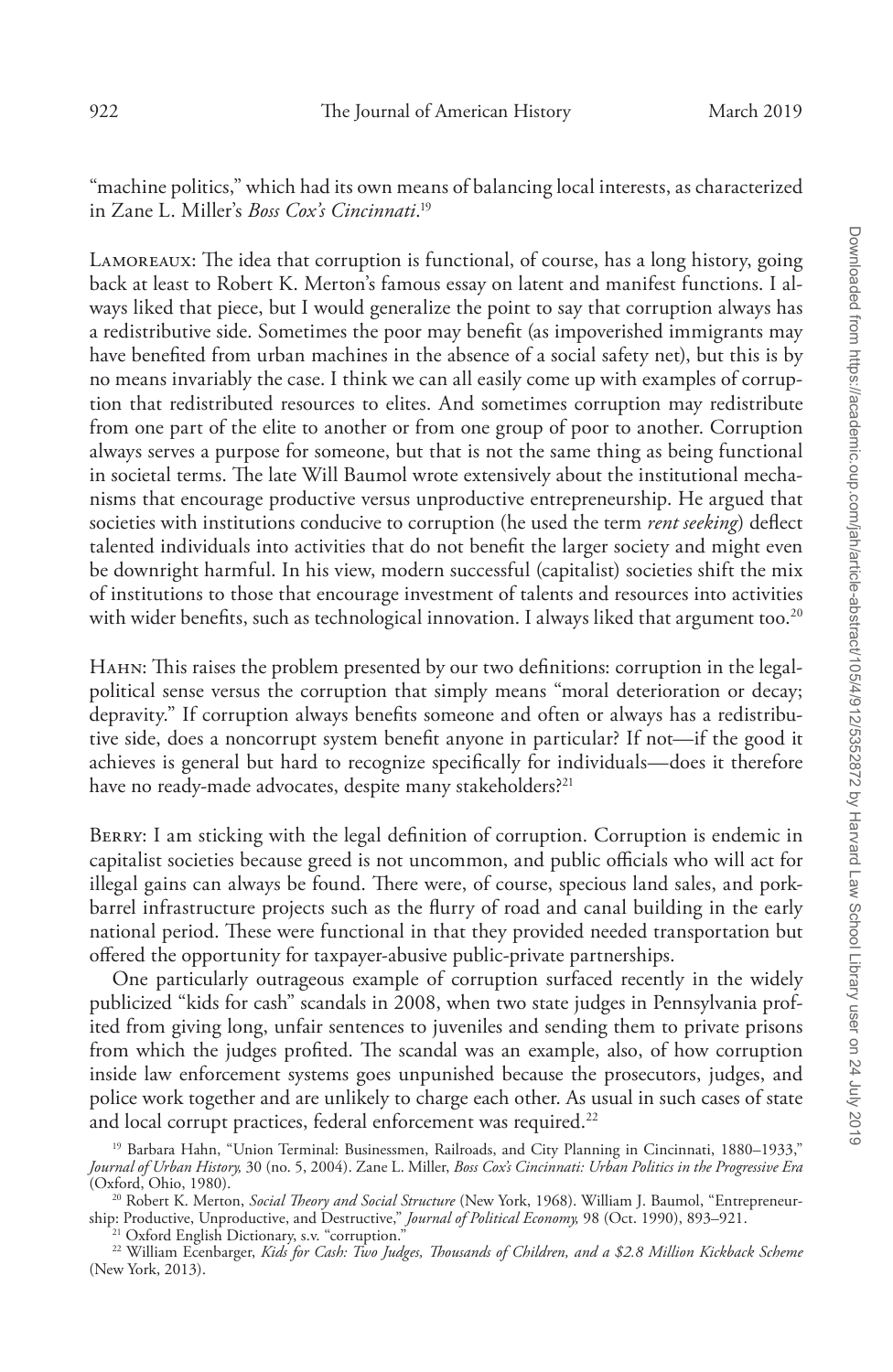Arguably, in a socialist society, since there would be ostensibly no financial gain, corruption would not exist. However, the example of socialist societies suggests that corruption is not a matter of economic systems. Where there is greed and power, corruption is possible.

WITWER: I would modify the statement in question 2 to assert that where corruption is endemic and ongoing it performs a functional role that benefits a collection of interests, meeting needs that the state is unwilling or unable to address. In labor history this applies to recurring cartel arrangements between groups of small employers and local unions, a common pattern in the local cartage sectors that the Teamsters sought to organize in the early 1900s. In *The Racketeer's Progress* Andrew Wender Cohen detailed how such arrangements served the needs of some local unions and groups of locally based small businesses. These cartels fostered union corruption, as union leaders conspired with employers to enforce the cartels' rules, but the cartels also provided a way to manage economic competition without state assistance. For the workers, unions, and businesses that operated inside such cartels the tangible benefit was security, higher wages, and better profits. The price was that organized-crime figures often assumed a management role in these cartels; in the language of criminology, the mob licensed an illegal arrangement by levying a tax on its participants.<sup>23</sup>

Instead of functioning as an engine for governmental action, endemic corruption often emerged in sectors where the government did not act, in this case by not regulating sectors that would benefit from regulation. Not everyone profited from such cartels; businesses kept out of particular markets were clear victims as were consumers who paid inflated prices. But for the insiders the benefits were apparent. This fact made them wary of anticorruption efforts. In New York City's garment district, for instance, from the 1950s through the 1970s, the Federal Bureau of Investigation (FBI) received no cooperation in their antiracketeering probes from dress manufacturers, who viewed the presence of organized crime as beneficial.<sup>24</sup>

Prolific police corruption, conversely, often reflected the conflict between governmental regulations and public sentiment. Recurring police scandals in post–World War II American cities, such as New York City, Detroit, and New Orleans, revolved around the widespread popularity of illegal gambling, which fostered graft. One such scandal involved Harry Gross in New York City in 1951. It entailed corrupt arrangements to protect and regulate some two hundred illegal bookmakers. Over \$1 million a year in payoffs were made, and the graft extended up to the highest echelons of police leadership. In that case, as in others, government regulation that lacked cohesive public support acted as an engine for corruption.<sup>25</sup>

Kloppenberg: Why do people obey the law? Why do they consider illegal activity corrupt? As others in this interchange have noted, what some have considered corruption has often helped others. Charges of corruption often elicit the defense that the activity serves a useful purpose. How does the standard applied by those who accuse others of corrup-

<sup>23</sup> Andrew Wender Cohen, *The Racketeer's Progress: Chicago and the Struggle for the Modern American Economy, 1900–1940* (New York, 2004).

<sup>&</sup>lt;sup>24</sup> David Witwer, "The Dress Strike at Three Finger Brown's: The Complex Realities of Antiracketeering from the Union Perspective in the 1950s," *International Labor and Working-Class History,* 88 (Fall 2015), 166–89, esp. 176. 25 Norton Mockridge and Robert H. Prall, *The Big Fix* (New York, 1954).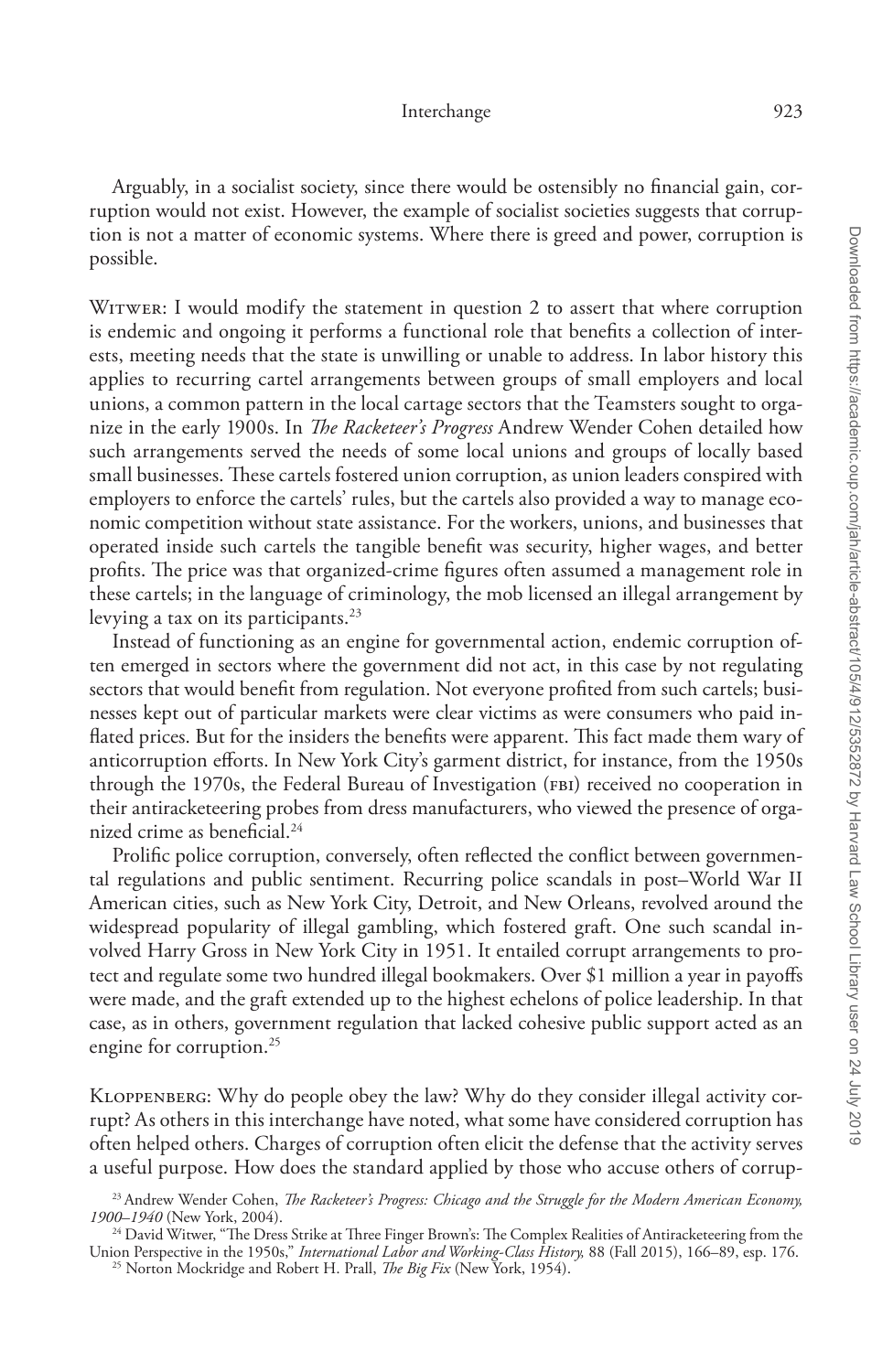tion emerge, and how does it acquire the force of law? One of the central aspirations of Enlightenment thinkers was to replace patron-client relationships by systematizing law and making the rules apply equally to everyone, a radical departure from a world of inherited legal privileges and inescapable dependency. Different thinkers advanced different reasons for that change. Adam Smith thought autonomous individuals, freed from their subservient status, would behave ethically because of the moral sense imparted by God to man, a view shared by thinkers as diverse as John Adams, Judith Sargent Murray, Benjamin Rush, and Thomas Jefferson. Smith explained conscience by imagining an "impartial spectator" whose judgment of an individual's activity would constrain a person within the boundaries of moral behavior. Conscience, Smith believed, would help prevent the abuses rampant in earlier, precapitalist cultures. Smith would have been appalled by the idea that capitalism makes corruption endemic. From his perspective, it was aristocracy, patron-client relations, and mercantilism that led to corruption. Capitalism, by making people autonomous actors in the economic sphere, would make it possible for individuals to act morally rather than forcing them to kowtow to those on whom they depended, those of superior rank whose authority they could not challenge.<sup>26</sup>

Immanuel Kant thought individuals should follow a universal maxim, the categorical imperative, which would prevent them from treating others as means and require them to treat others as ends. Jeremy Bentham imagined that maximizing the pleasure of the greatest number of people could be accomplished by a thoroughgoing revision of legal codes. Michel Foucault argued powerfully against such ideas and contended that they were merely masks for new regimes of power now bolstered by "enlightened" knowledge rather than enforced by raw violence. Foucault's ideas remain provocative, but I would argue that both the American and French Revolutions were fueled, at least in part, by the aspiration toward universality rather than particularity. Where traditional patterns of authority and patron-client relations continued to be strong, as in France, resistance to efforts to enforce new norms through law was stronger than it was in the United States, where aristocracies of birth were outlawed (even though slavery and the exclusion of women from public life were reinforced). Older patterns of deference and hierarchy, and the forms of corruption that they excused, persisted in the early national period, as has been noted in this interchange, and with the coming of the Jackson party and the unapologetic use of spoils, one can argue that those norms were bolstered through much of the nineteenth century.<sup>27</sup>

Progressive reformers aimed to root out the sensibility that they thought made corruption possible and to replace both Plunkitt's dishonest and honest graft with what they considered the rule of law. At that moment, Max Weber tried to make sense of the movement away from earlier forms of justice by proposing that a shift had occurred, or was occurring, from one form of reasoning to another. Whereas in earlier periods and

26 On the "impartial spectator," see Adam Smith, *The Theory of Moral Sentiments,* ed. D. D. Raphael and J. I. Macfie (Oxford, 1976), 137. On the lasting significance of Scottish moral philosophy for late eighteenth- and early nineteenth-century American thought and culture, see Daniel Walker Howe, *Making the American Self: Jonathan* 

<sup>&</sup>lt;sup>27</sup> For Immanuel Kant's formulations of the categorical imperative, see Immanuel Kant, Groundwork of the *Metaphysics of Morals,* ed. and trans. Mary Gregor and Jans Timmermann (Cambridge, Eng., 1998). On Jeremy Bentham's principles of psychological and ethical hedonism underlying his utilitarian moral philosophy, see Jeremy Bentham, *An Introduction to the Principles of Morals and Legislation,* ed. J. H. Burns and H. L. A. Hart (Oxford, Eng., 1970). For an overview that locates Bentham in the longer history of utilitarianism, see Michael Rosen, *Classical Utilitarianism from Hume to Mill* (London, 2003). On Michel Foucault's multidimensional oeuvre, see Michel Foucault, *Discipline and Punish: The Birth of the Prison,* trans. A. Sheridan (Harmondworth, 1985). For critical commentaries, see Gary Gutting, ed., *The Cambridge Companion to Foucault* (Cambridge, Eng., 2005).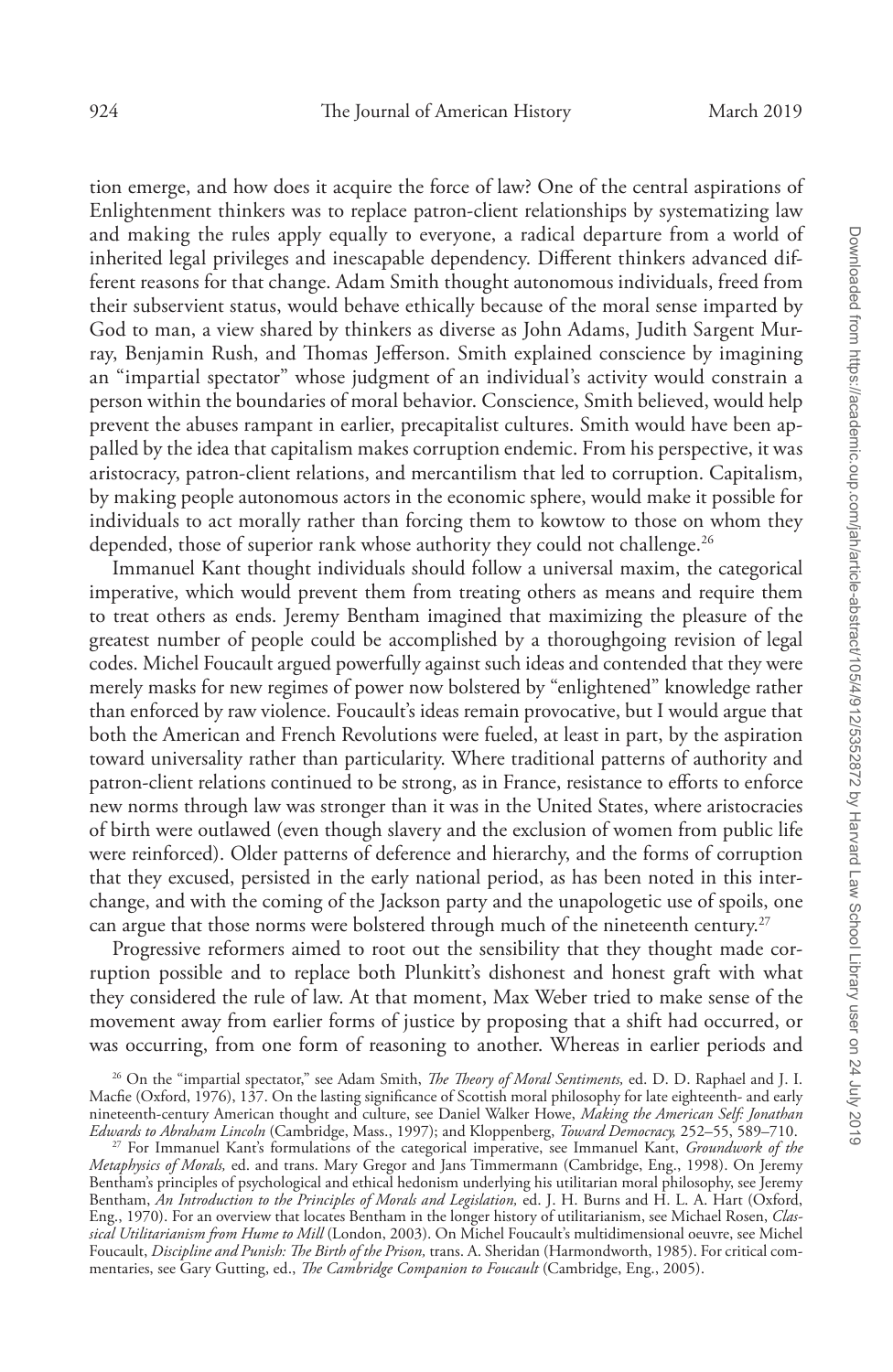in other cultures what was considered rational was determined by tradition or values, in Weber's day those forms of reasoning were being challenged by, and perhaps supplanted by, instrumental rationality, or means-ends reasoning. Accompanying that change was the emergence of bureaucracy to replace earlier ways of exercising authority. Bureaucracy embodies the enlightenment ideal of universal laws, applied without exceptions. Because officials lack discretion, they can neither prefer nor penalize particular individuals or groups. Some of the earlier practices of patron-client relations, in which the person in power could dispense favors to which the person lacking power otherwise had no access, have been fleshed out by contributors to this interchange, using examples drawn from business-government relations, boss-immigrant relations, mob-union relations, and judge-police relations. Champions of instrumental rationality and bureaucratization, Weber argued, were then replacing such personal interactions, inflected with all sorts of traditional assumptions about hierarchy and legitimacy as well as what counts as reasonable behavior, with new standards, according to which many long-standing practices were now deemed corrupt. Contemporary scholars, such as those writing in the September 2018 issue of *Daedalus,* devoted to anticorruption efforts worldwide, have found that rooting out corruption requires enforcing standards of universality rather than particularity, even though—or especially because—the latter often have tradition on their side. Otherwise, people both within and outside government and the legal system simply do not internalize the rule of law or respect the legal system.<sup>28</sup>

One more word about the relation between these complex dynamics and capitalism. Many social theorists since Weber, including John Dewey, have tried to understand how the profit motive that drives economic activity under capitalism can be squared with the concern for the common good that democracy requires if the powerful, or the majority, are not simply to run roughshod over the powerless, or the minority. The problem, as Weber and Dewey both saw, is the tension between the instrumental rationality that governs calculating, capitalist behavior, on the one hand, and the ethical imperative of equal treatment for all individuals, whether grounded in religious or moral precepts, on the other. The most incisive analyses of that tension in recent decades, from my perspective, are those growing from Jürgen Habermas's argument that the capitalist "technostructure" has been allowed to invade the ethical "lifeworld" of interpersonal relations.<sup>29</sup>

Many of the efforts to address the problems of our current moment have focused attention on what Nancy Fraser calls "recognition": the realization that minority groups and women have been treated unequally. Those crucial efforts have been inadequate,

chantment: From Weber and Dewey to Habermas and Rorty," in *Modernist Impulses in the Human Sciences, 1870– 1930,* ed. Dorothy Ross (Baltimore, 1994), 69–90. Jürgen Habermas, *The Theory of Communicative Action,* vol. I: *Reason and the Rationalization of Society,* trans. Thomas McCarthy (Boston, 1984); Jürgen Habermas, *The Theory of Communicative Action,* vol. II: *Lifeworld and System: A Critique of Functionalist Reason,* trans. Thomas McCarthy (Boston, 1987); Jürgen Habermas, *Between Facts and Norms: Contributions to a Discourse Theory of Law and Democracy,* trans. William Rehg (Cambridge, Mass., 1986).

<sup>28</sup> On Max Weber's concept of rationalization, see James T. Kloppenberg, *Uncertain Victory: Social Democracy and Progressivism in European and American Thought, 1870–1920* (New York, 1986), 298–415. Robert J. Rothberg, "Accomplishing Anticorruption: Propositions and Methods," *Daedalus,* 147 (Summer 2018), 5–18; Alina Mungiu-Pippidi, "Seven Steps to Control of Corruption," *ibid*., 20–34; Bo Rothstein, "Fighting Systematic Corruption: The Indirect Strategy," *ibid*., 35–49; Michael Johnson, "Reforming Reform: Revising the Anticorruption Playbook," *ibid*., 50–62; Matthew M. Taylor, "Getting to Accountability: A Framework for Planning and Implementing Anticorruption Strategies," *ibid*., 63–82; Paul M. Haywood, "Combatting Corruption in the Twenty-First Century: New Approaches," *ibid*., 63–97; Susan Rose-Ackerman, "Corruption and Purity," *ibid*., 98–110; Zephyr Teachout, "The Problem of Monopolies and Corporate Public Corruption," *ibid*., 111–26. 29 On the contrast between John Dewey and Max Weber, see James T. Kloppenberg, "Democracy and Disen-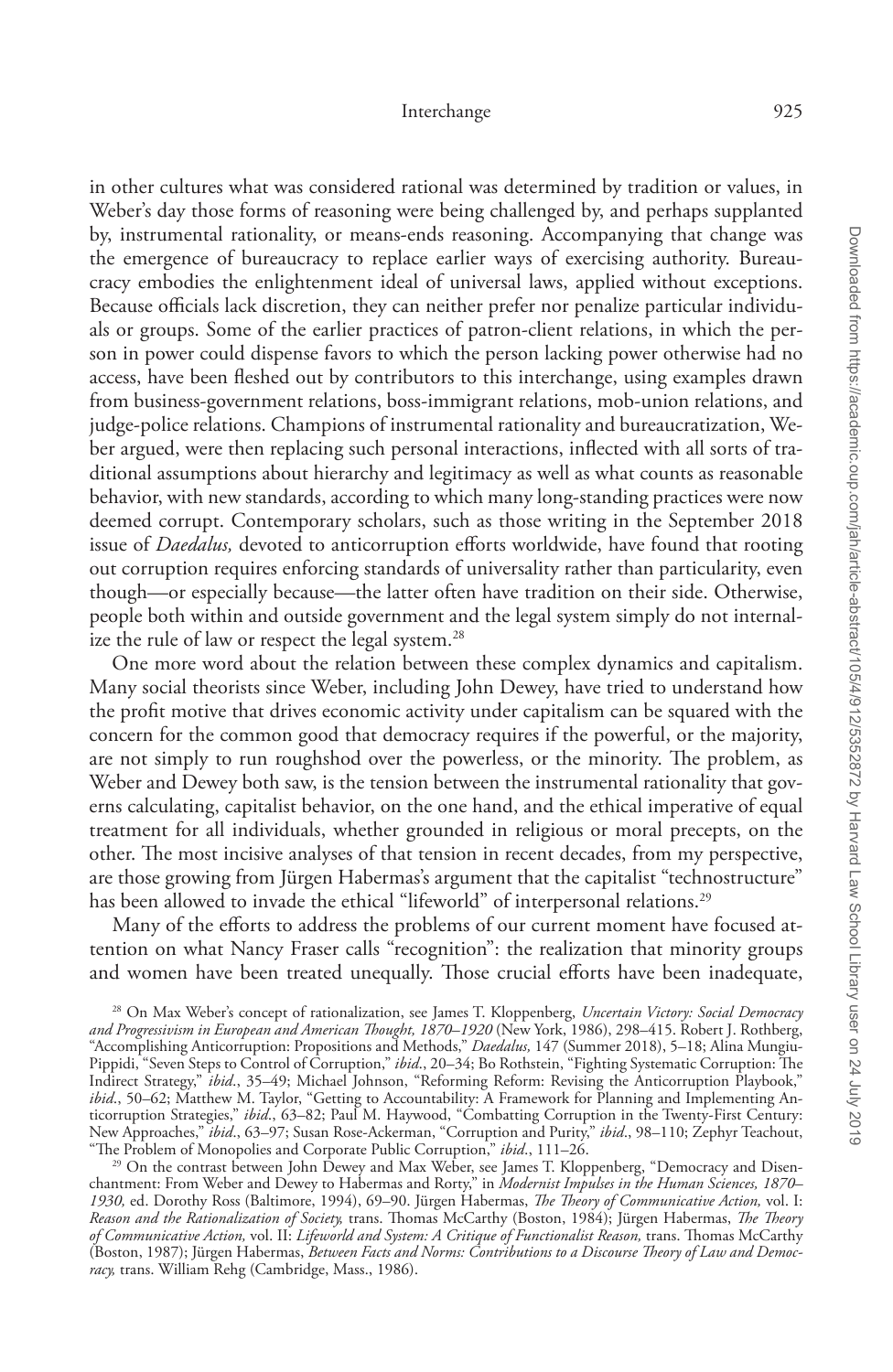though, because they have not been accompanied by equal attention to "redistribution," the leveling of the playing field by taking steps that make possible real rather than merely formal equality of opportunity. I mention that problem because I think, with Barbara Hahn, that challenges to corruption in U.S. history have tended to be undercut by the fact that particular interests benefit by illegal, unfair, or "depraved" practices, which they defend tenaciously, while those aiming to root out corruption speak on behalf of changes to the system for the sake of the common good, changes from which no particular group seems likely to benefit more than any other. That is another version of the asymmetry between the dictates of instrumental reason, rational choice, profit maximization, and marginal utility functions, on the one hand, and the dictates of moral universalism, on the other. Under the pressures exerted by the dynamics of what Weber identified as bureaucratization and rationalization, the countervailing resistance, fueled by aspirations to equality, has few cultural or political levers to pull. Thus did Smith's dream of autonomous individuals interacting with each other peacefully in the marketplace, to their mutual benefit, become the nightmare of contemporary life, in which Thucydides's maxim from the Melean dialogue, that the powerful do what they will and the powerless suffer what they must, has again come to be taken as an inevitable feature of human society rather than a sign of its degradation, or its corruption, under the conditions of unregulated finance capitalism.<sup>30</sup>

Lamoreaux: I found James Kloppenberg's response to the second question interesting, but I would like to add that much of the history of the last 150 years has involved working out a middle ground between the particularity of the old regime and universality. Kloppenberg writes that "one of the central aspirations of Enlightenment thinkers was to replace patron-client relationships by systematizing law and making the rules apply equally to everyone, a radical departure from a world of inherited legal privileges and inescapable dependency." He argues that there were strong popular aspirations to universality during the age of revolutions. I agree, but I would argue that these aspirations were far from realized by the new governments that emerged. As I have already written, in the first half of the nineteenth century, approximately 70 to 90 percent of the acts passed by state legislatures were private bills that benefited specific persons or localities—that allowed a person to receive a pension, get a divorce, be relieved of debts, or form a corporation, among other activities. Beginning with Indiana in 1851, almost all states enacted constitutional provisions that banned such bills, mandating that all laws be general. But what did the word *general* mean? Most people clearly thought it was acceptable to regulate some industries differently, and the same Indiana constitution that required laws to be general included provisions regulating corporations differently from other businesses and banks differently from other corporations. Many people at the time also thought it was acceptable to discriminate against some categories of people. The same constitution took the right to vote from "Negros and Mulattos" and even barred them from moving into the state.<sup>31</sup>

<sup>30</sup> Nancy Fraser and Axel Honneth, *Redistribution or Recognition? A Political-Philosophical Exchange* (New York, 2003). On the resolution of the so-called Adam Smith problem, the purported inconsistency between his *Theory of Moral Sentiments* and *The Wealth of Nations,* see Kloppenberg, *Toward Democracy,* 244–48. Thucydides, *The Pelopon-*

<sup>&</sup>lt;sup>31</sup> Indiana State Constitution, 1851, *NBER/Maryland State Constitutions Project*, http://www.stateconstitutions .umd.edu.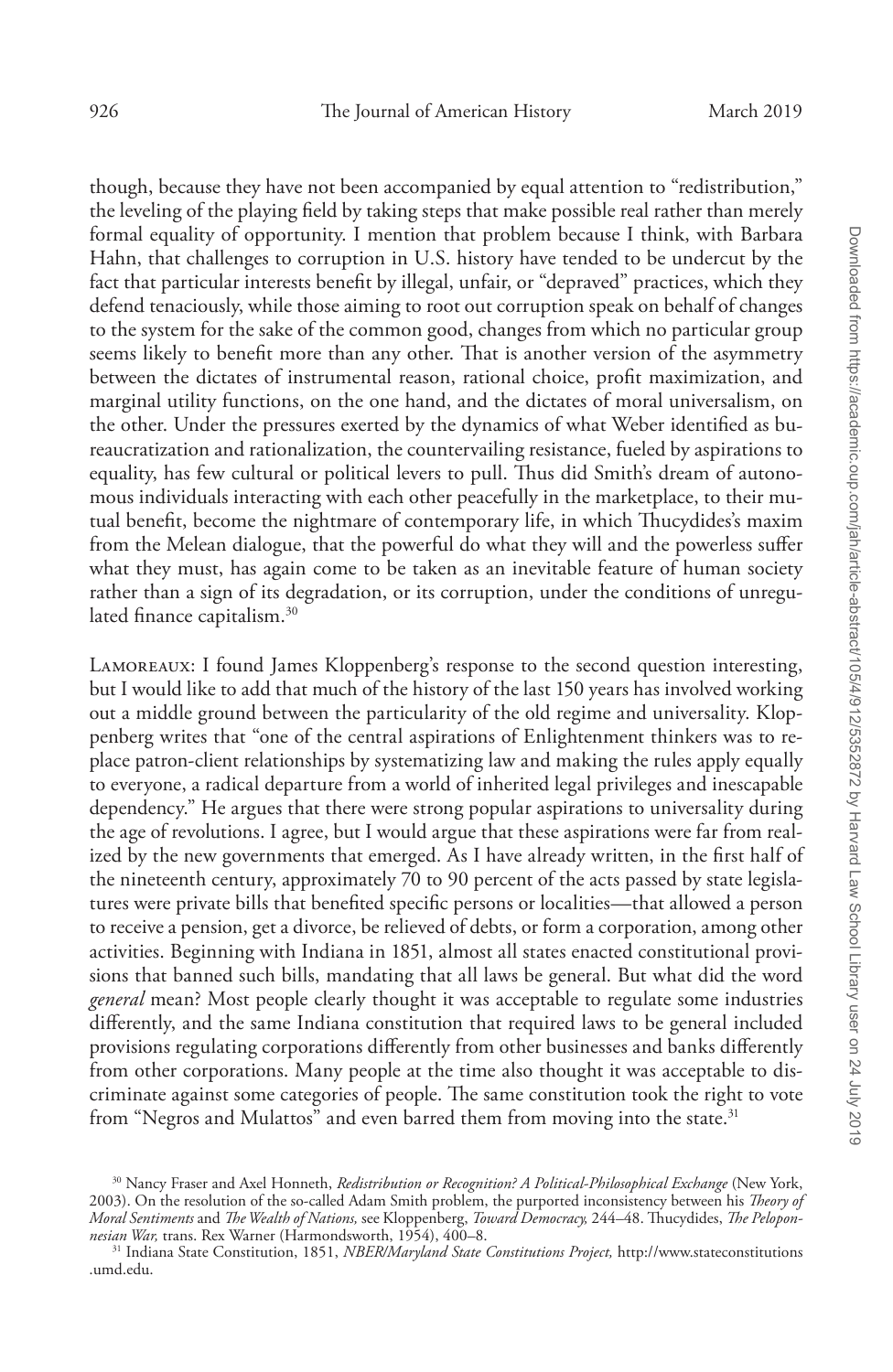All these types of classification schemes and discriminatory practices would be challenged in the courts and in the public arena over the next 150 years. Some categorizations, particularly those that differentiated among types of businesses, would continue to be recognized as vital policy tools, so long as all entities within a given class were treated the same. Especially in the late nineteenth and early twentieth centuries, corporations frequently challenged such classifications on Fourteenth Amendment grounds and, contrary to popular mythology, they almost always lost. Other distinctions, particularly those involving race and gender, gradually lost legitimacy, though, of course, those battles are still ongoing. The Fourteenth Amendment also played an important role in those efforts, ultimately more successfully. But let us return to the topic of corruption. Early nineteenthcentury Americans came to regard legislative favoritism as inherently corrupt, and they stripped their legislatures of the power to confer privileges on select individuals. Classification schemes have sometimes been seen as masquerading for legislative favoritism and, hence, corrupt, but they have also been recognized as serving legitimate purposes. Charges of corruption have been useful weapons wielded by many different groups as they push against schemes that disadvantage them in some way.<sup>32</sup>

Hahn: This Enlightenment-and-beyond effort toward universality does seem to me to describe a movement against the particularity that resembles corruption—patron-client relationships, laws that make special and individual dispensations. I am not sure that particularity of that sort counts as corruption unless an ideal version exists to be corrupted by it. But is it possible that this universality enlarges the public arena to the point that new particularities emerge to fill in some of the gaps? I am thinking of private institutions such as cotton exchanges, and of the way that machine politics has been defended for doing the work left undone by more legitimate government institutions.

BERRY: Early nineteenth-century Americans did not regard legislative favoritism as corrupt though it might permit an opportunity for illegal acts of gain, such as bribing legislators. They seem to have acted to create general laws, to remove some classifications and add others, and to repeal laws based on their views about certain enterprises and groups of people. Put differently, legislative favoritism was seen, as Andrew Jackson thundered about the Bank of the United States, as antidemocratic, unjust, and open to corruption though not necessarily corrupt.<sup>33</sup>

Czitrom: Our exchange is touching on a wide variety of definitions, historical examples, and theoretical claims. Let me once again raise the issue of legal and illegal corruption. I presume we agree that corruption is not limited to capitalist societies, and that historians can trace its evolution over time. In the United States, politics has always meant different things to different people. Many progressives, for example, had a hard time grasping, or empathizing with, the service view of politics that millions of city dwellers accepted as simply part of their struggle to make a living and survive. Good evidence exists that this

<sup>32</sup> Ruth H. Bloch and Naomi R. Lamoreaux, "Corporations and the Fourteenth Amendment," in *Corporations and American Democracy,* ed. Naomi R. Lamoreaux and William J. Novak (Cambridge, Mass., 2017), 268–325.

<sup>33</sup> Andrew Jackson, "Veto Message against Rechartering the Bank of the United States," July 10, 1832, in *A Compilation of the Messages and Papers of the Presidents, 1789–1908,* ed. James Richardson (2 vols., Washington, 1908), II, 576–91.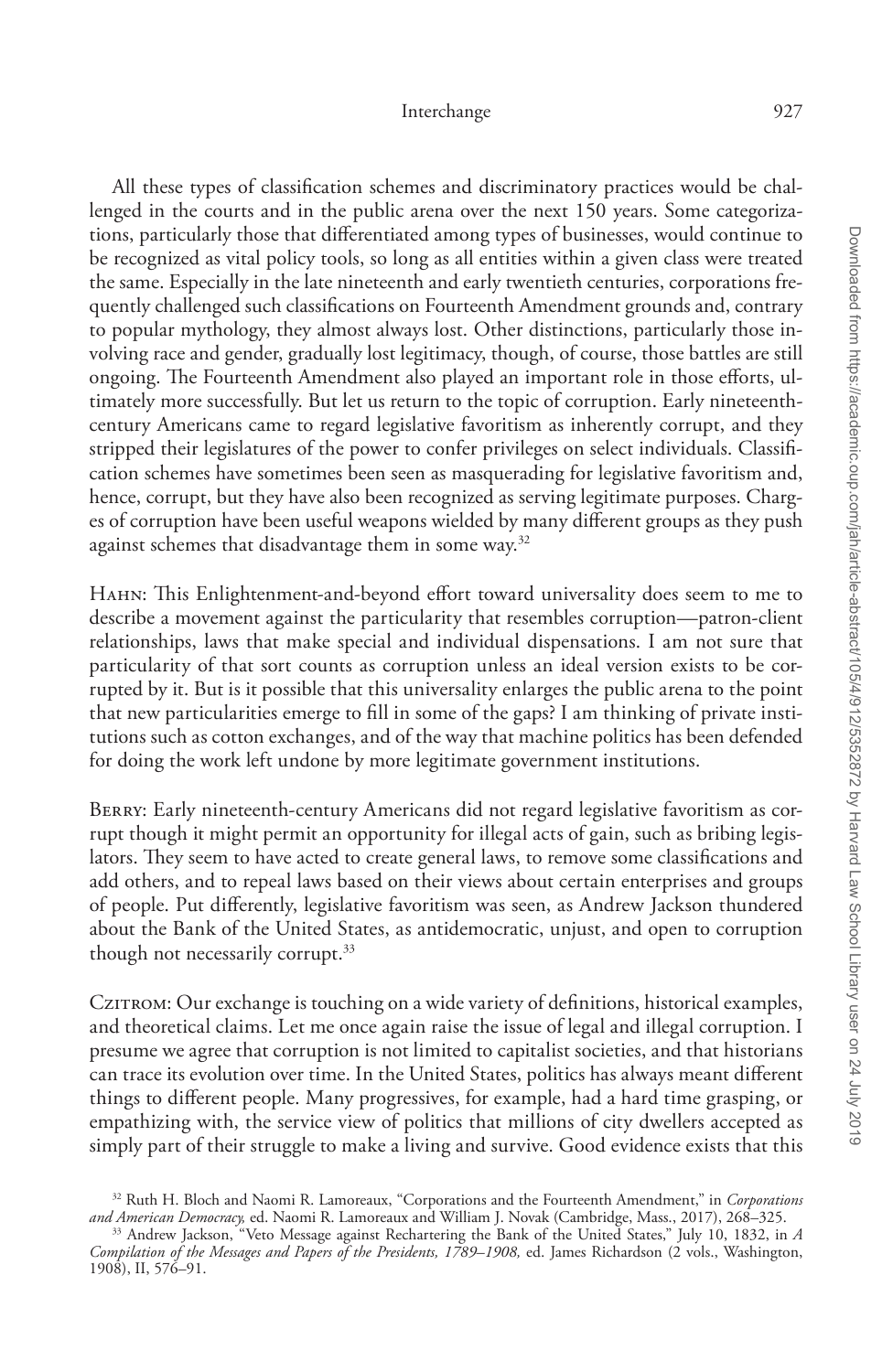ethos, at least in big metropolitan areas such New York City, was partly rooted in the trauma of the "great hunger" in Ireland.<sup>34</sup>

But these voters and their "bosses" were not the only folks engaging in "corrupt" behavior, in the sense of mobilizing public resources for the advancement of private interest. Industrial, and later finance, capitalism in the United States brought systematic and often-successful efforts to bribe and buy municipal governments, state legislatures, and Congresses. By these means, mass transit franchises, favorable tax rates for insurance companies, railroad concessions, and other advantages were obtained. Perhaps this is just the historical extension of James Madison's argument in Federalist 10, that "the most common and durable source of factions has been the various and unequal distribution of property."35

Our political system today embodies the problem of legal corruption. If we limit our understanding of corruption to what is illegal, how do we address what we might call the corruption of democracy? If money enjoys the same protection as speech (as decided in *Citizens United v. Federal Election Commission*), if our campaign laws accelerate and privilege the influence of big, often-anonymous donors, if political campaigns are judged first and foremost by how much money they raise, if laws in Washington are too often drafted using the exact language of lobbyists—are these not corrupt even if they are legal? Does our system have the capacity—or the will—to change this state of affairs?<sup>36</sup>

LAMOREAUX: I think the exercise of definition is preventing us from seeing the broad areas of agreement in our answers. Jackson did not use the word *corruption* in his veto message, but he used innuendo to suggest that corruption was rife:

Suspicions are entertained and charges are made of gross abuse and violation of its charter. An investigation unwillingly conceded and so restricted in time as necessarily to make it incomplete and unsatisfactory discloses enough to excite suspicion and alarm. In the practices of the principal bank partially unveiled, in the absence of important witnesses, and in numerous charges confidently made and as yet wholly uninvestigated there was enough to induce a majority of the committee of investigation—a committee which was selected from the most able and honorable members of the House of Representatives—to recommend a suspension of further action upon the bill and a prosecution of the inquiry.

He then went on, two paragraphs later, to define the core problem as the grant of special privileges:

It is to be regretted that the rich and powerful too often bend the acts of government to their selfish purposes. Distinctions in society will always exist under every just government. Equality of talents, of education, or of wealth can not be produced by human institutions. In the full enjoyment of the gifts of Heaven and the fruits of superior industry, economy, and virtue, every man is equally entitled to protection by law; but when the laws undertake to add to these natural and just advantages artificial distinctions, to grant titles, gratuities, and exclusive privileges, to make the rich richer and the potent more powerful, the humble members of society—the

<sup>34</sup> Terry Galway, *Machine Made: Tammany Hall and the Creation of Modern American Politics* (New York, 2014).<br><sup>35</sup> [James Madison], "Federalist Papers: No. 10: The Same Subject Continued the Union as a Safeguard Against Domestic Faction and Insurrection From the New York Packet," Nov. 23, 1787, *Avalon Project: Documents in Law, History, and Diplomacy,* http://www.avalon.law.yale.edu/18th\_century/fed10.asp. 36 *Citizens United v. Federal Election Commission,* 558 U.S. 310 (2010).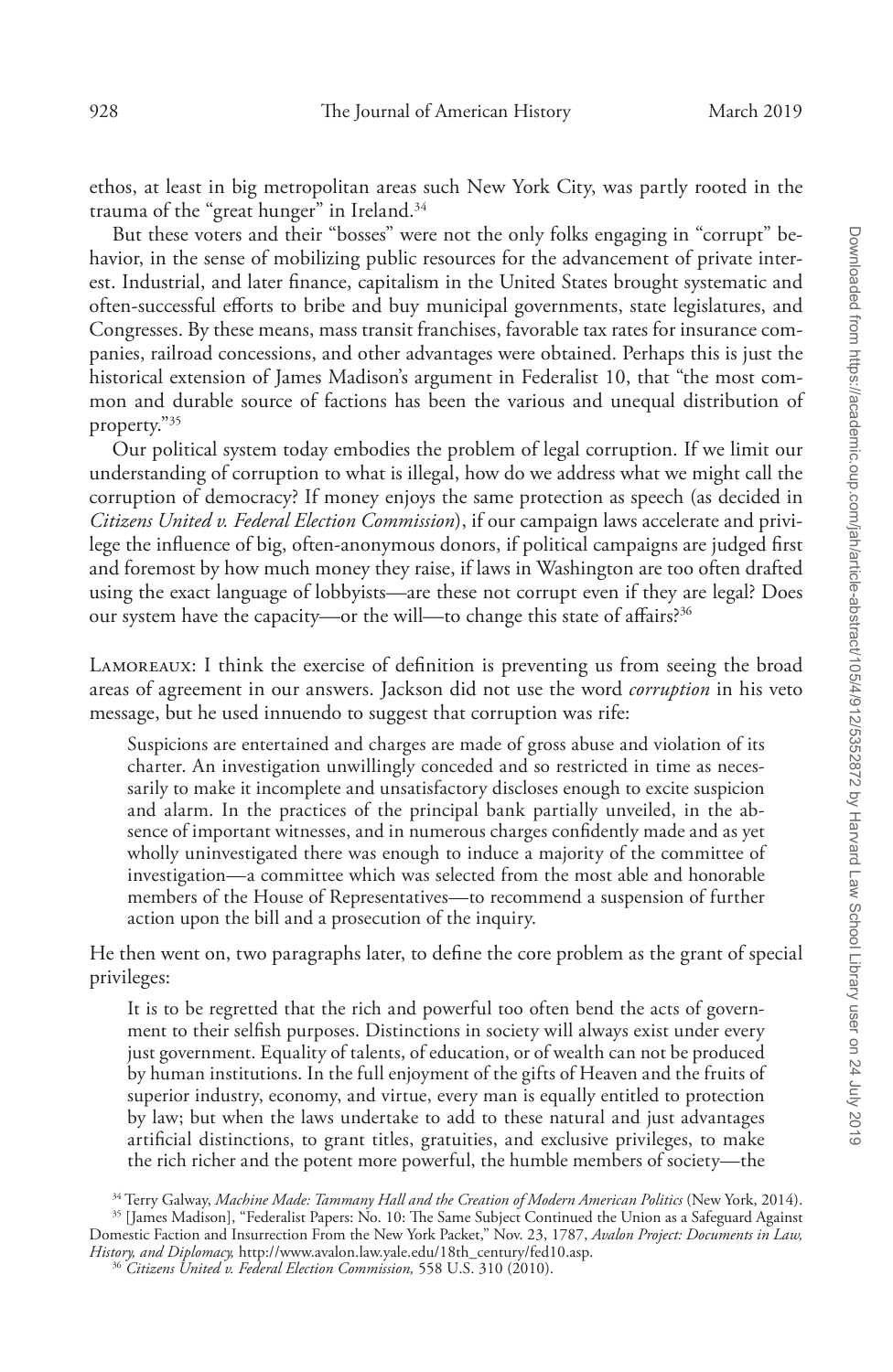farmers, mechanics, and laborers—who have neither the time nor the means of securing like favors to themselves, have a right to complain of the injustice of their Government. There are no necessary evils in government. Its evils exist only in its abuses. If it would confine itself to equal protection, and, as Heaven does its rains, shower its favors alike on the high and the low, the rich and the poor, it would be an unqualified blessing. In the act before me there seems to be a wide and unnecessary departure from these just principles."37

This is a common rhetorical pattern from the time: attacks on privileges buttressed by charges (usually unspecific) of abuse and corruption. At the same time that early nineteenth-century Americans complained about grants of privileges, they tended to take for granted that governments dispensed favors. But by midcentury, when Indiana rewrote its constitution, that view was disappearing. Many types of legislative discretion were regarded as inappropriate. Indiana's 1851 constitution declared that corporations "shall not be created by special act, but may be formed under general laws." Yet it also prohibited special and local legislation in numerous areas, including the punishment of crimes and misdemeanors; the change of venue in civil and criminal cases; the granting of divorces; the change of persons' names; the construction of highways; the assessment and collection of taxes; the sale by executors, administrators, guardians, or trustees of real estate belonging to minors or other persons laboring under legal disabilities. This list concluded with the statement: "In all the cases enumerated in the preceding section, and in all other cases where a general law can be made applicable, all laws shall be general and of uniform operation throughout the State." A debate occurred during the convention about whether a statement that all laws had to be general would suffice. To me, the delegates' insistence on enumerating specific areas where there would be no more special legislation suggests a determination to root out whole categories of privilege.<sup>38</sup>

## *JAH:* **Taking both the long view of the past and a broad perspective on the present, what have been the costs and who have been the victims of corruption in the United States?**

Hahn: Prisoners and their families have been victims of the privatization of once-public services. I do not know if we established that as a definition of corruption, but it seems to be closely accurate. Soldiers, and other people who serve in the military, have probably also been on the receiving end of some shoddy goods. Certainly, aftercare for veterans has gone downhill considerably since the midcentury G.I. Bill.<sup>39</sup>

Baker: The classic answer was taxpayers and bondholders, who were stuck with the tab for 1870s railroads built or unbuilt, for the funds embezzled by "redeemer governments," and for the William M. Tweed courthouse. Yet taxpayer revolts, of course, created their own set of costs.40

<sup>37</sup> Jackson, "Veto Message against Rechartering the Bank of the United States."

<sup>38</sup> For the Indiana State Constitution provision about corporations, see art. XI, sec. 13, Indiana State Constitution, 1851, *NBER/Maryland State Constitutions Project,* http://www.stateconstitutions.umd.edu. For the provision listing special and local laws prohibited, see art. IV, sec. 22, *ibid*. For the provision stating that laws should be general, see art. IV, sec. 23, *ibid*.

<sup>39</sup> Mark Boulton, *Failing Our Veterans: The GI Bill and the Vietnam Generation* (New York, 2014).

<sup>40</sup> Michael W. Fitzgerald, *Splendid Failure: Postwar Reconstruction in the American South* (Chicago, 2017); Mark Wahlgren Summers, *The Era of Good Stealings* (New York, 1993); Iver Bernstein, *The New York City Draft Riots: Their Significance for American Society and Politics in the Age of the Civil War* (New York, 1990).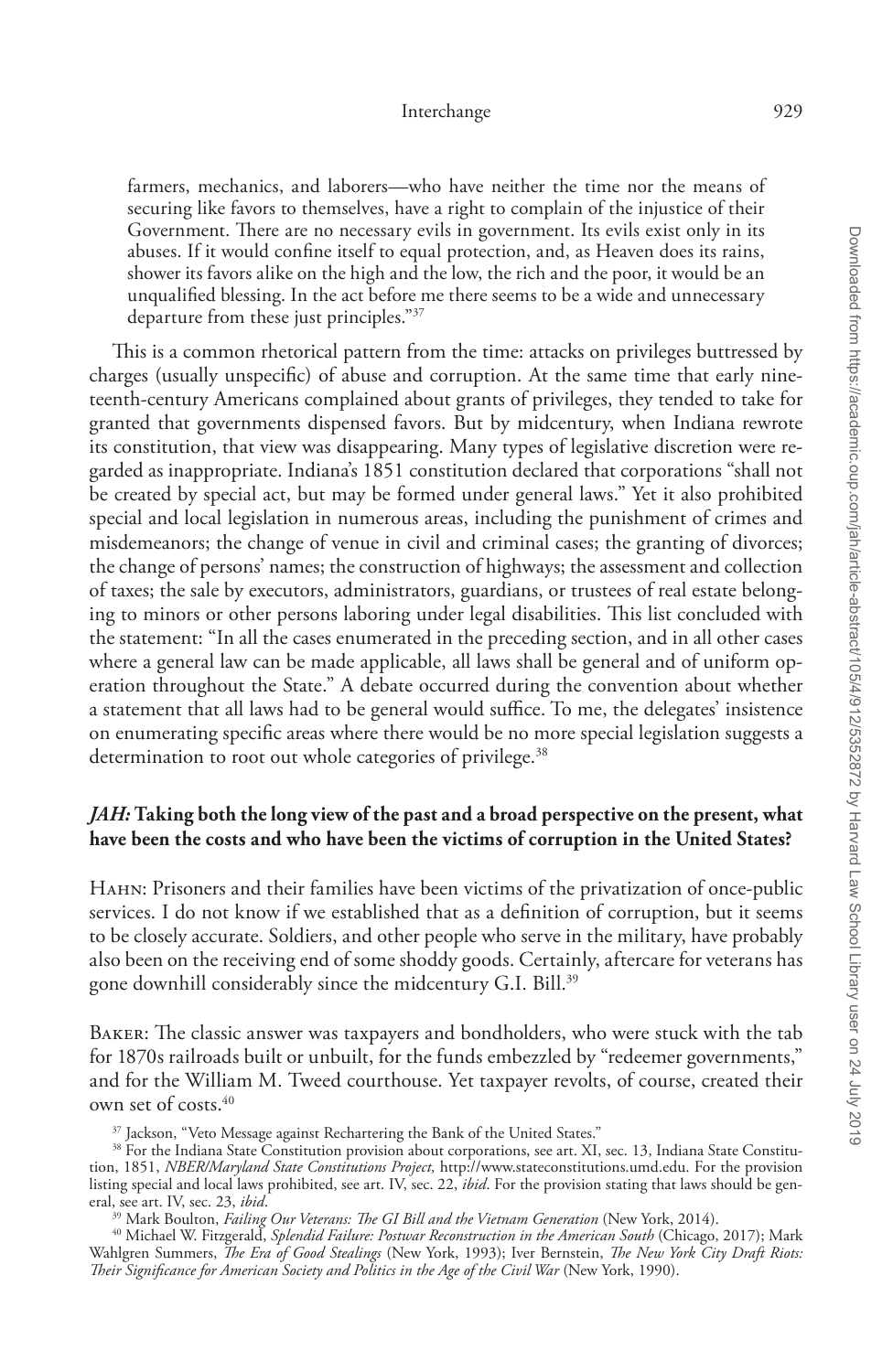I am running a short class on "gilded ages" for a program, owns (Older Wiser Lifelong Scholars), for retired people. In establishing what a "gilded age" might be, we picked apart definitions of corruption. One participant suggested that the current Environmental Protection Agency fell under the broad category of corruption. She had in mind not only the sorts of favors that the former administrator enjoyed, which would be classic corruption, but also the rolling back of Obama administration regulations. We launched into a discussion of whether we were really talking about corruption or instead about mere policy differences. Would evidence of cash or benefit payoffs be essential to determine corruption? Or does the fact that some people benefit from those policies, while others are more directly or diffusely harmed, meet the standard of corruption? If that is the case, would any policy, including the Obama administration's, be corrupt? $41$ 

Kloppenberg: The costs of corruption have been incalculable. The victims include all citizens of the United States. As the architects of self-rule have understood since the first Englishmen to experiment with what they called "democracie" gathered in New England villages in the 1630s, popular government depends on trust. Unlike autocracies such as divine-right monarchies and military dictatorships, democracy functions best when authority is understood to rest with the people and when government is seen as doing the people's business, embodying the people's will. For that reason, evidence of corruption is corrosive. It saps the people's confidence in the trustworthiness of the institutions of governance. I agree with Barbara Hahn that a persistent gap exists between the universalism proclaimed by Enlightenment thinkers and the partiality of the actual practice of government. That is why the title of my study of self-rule in Europe and America is *Toward Democracy*. Democracy is a horizon we can only approach. We never arrive because, as John Dewey argued, democracy is an ethical ideal, a way of life, more than merely a set of institutions.42

One of the reasons Madison and others initially opposed the idea of a bill of rights is that they considered it self-contradictory: Why would the people, who control the government, need to protect themselves against themselves? By codifying the Bill of Rights, Americans defined government as something alien, a power that could be exercised against the people, a view rejected by many champions of the Constitution although fervently embraced by others. When Alexis de Tocqueville visited the United States in the 1830s and reflected on his experience in *Democracy in America,* he was struck by the difference between the vibrant associational life in New England towns and the torpor characteristic of civil society in his native France. Americans believed that they could shape and control their communities through formal institutions, such as town meetings and the juries on which they served, and through the informal groups they joined for multiple purposes. The bustle of that nonstop activity, which he witnessed throughout the North and on the frontier, was the lifeblood of democracy in America. Nothing equivalent existed in the southern states, Tocqueville thought, because slavery authorized hierarchical rather than egalitarian sensibilities, just as the persistence of monarchy, aristocracy, and a

<sup>41 &</sup>quot;OWLS," n.d., *Ohio Living,* http://www.ohioliving.org/communities/ohio-living-westminster-thurber/about/

<sup>&</sup>lt;sup>42</sup> Kloppenberg, *Toward Democracy,* 61-93. On Dewey's conception of democracy as an ethical ideal, see Kloppenberg, *Uncertain Victory,* 298–415; Kloppenberg, "Democracy and Disenchantment," 69–90; Robert B. Westbrook, *John Dewey and American Democracy* (Ithaca, 1991); and Andrew Jewett, *Science, Democracy, and the American University: From the Civil War to the Cold War* (Cambridge, Eng., 2012).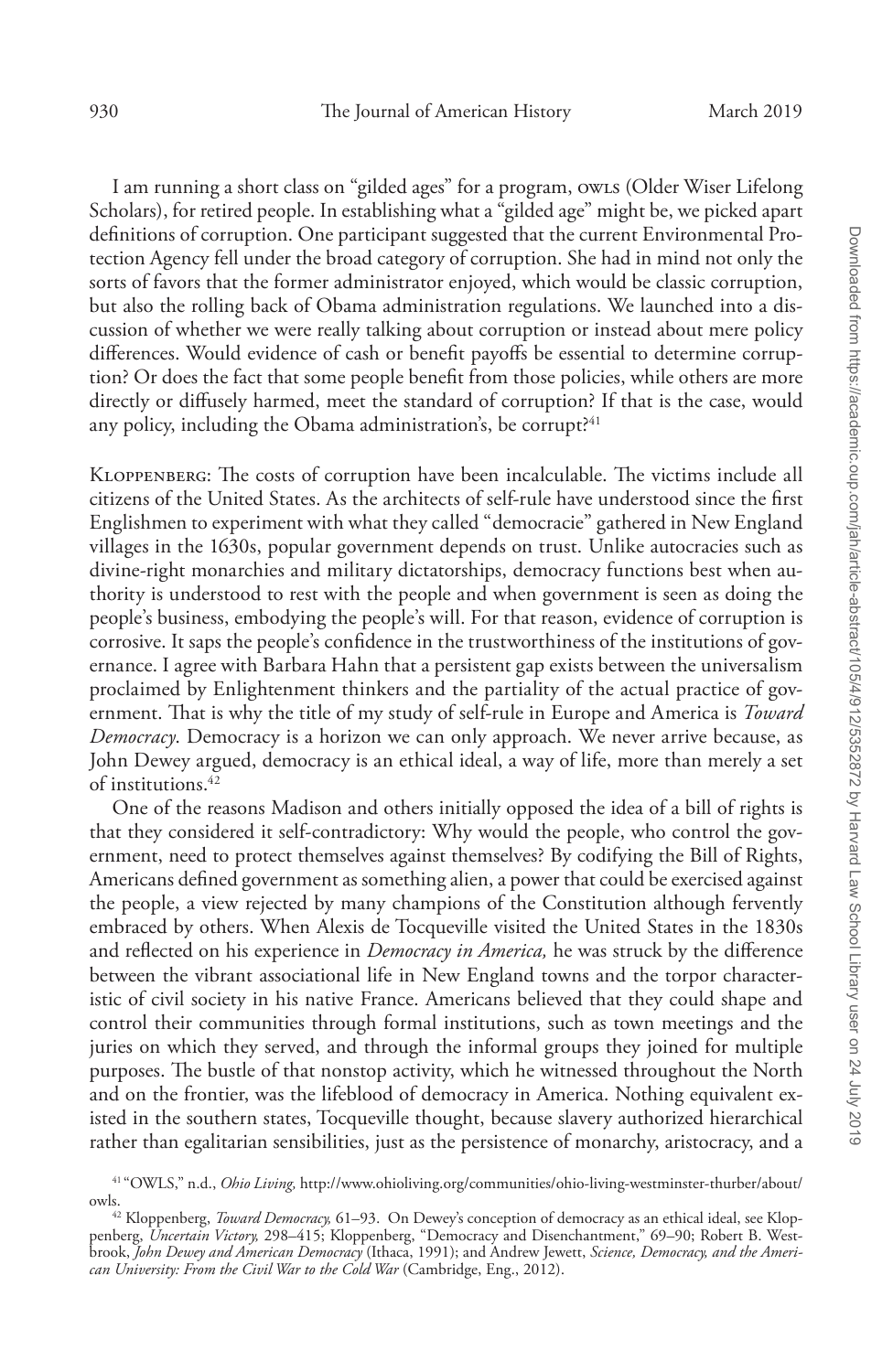particular form of Catholicism did in France. Evidence of corruption encourages citizens to see government as the French saw it, and as many Americans now see it—not as the people's own but as a power run by a small number of insiders for their own benefit. Of course, those who benefit, as contributors to this interchange have correctly pointed out, consider those benefits appropriate, necessary, and unproblematic. But repeatedly such arrangements have been rooted out, sooner or usually later, as a result of demands that everyone must play by the same rules. Whereas in Europe, centuries of experience with inherited privileges prevented people from challenging the rule of elites, in the United States the ideal of equality undergirded the founding documents and the notion that the rule of law applies equally to every citizen. (I hope it goes without saying that "every citizen," for most of U.S. history has meant only white male property holders, but achieving even that limited degree of universality was an advance toward equality over the different kinds of legal status enjoyed by monarchs, aristocrats, and subjects in eighteenth- and nineteenth-century Europe. $)^{43}$ 

My point, then, is that corruption drags democratic government into a ditch by showing that insiders can access power and privileges not available to others. Whenever distrust replaces trust in the integrity of the persons and institutions of government, recovery is difficult, which is why periodic crusades against perceived corruption have tended to be so strident and why they have so often failed. When those accused of corruption are one's friends, it is easy to say "everybody does it," and that complicity undercuts efforts to hold everyone to a higher standard. That dynamic has been at work at least since the Democratic Republicans and the Federalists, then the Whigs and the members of the Jackson party, extolled their own virtue and accused each other of corruption. Campaigns for civil service reform and city manager government in the late nineteenth and early twentieth centuries were, at least from the perspective of their partisans, attempts to restore (or achieve) respect for the law after it had been shown to be tarnished at all levels of government.

More recently, charges of corruption have been a central feature—perhaps the central feature—of U.S. public life. The willingness, even eagerness, of elected officials, from city councilmen to presidents, to benefit personally from the positions they hold, either during or after their terms in office, is now so completely taken for granted that former president Jimmy Carter's still-modest life in Plains, Georgia, seems bewildering to many because of its uniqueness. When Reagan proclaimed that government is the problem, not the solution, his words marked a watershed in American history. From that moment, distrust of all the activities of government, and, thus, the assumed illegitimacy of all taxes necessary to fund public services, has cast a shadow over American democracy. The evidence of venality, philandering, and self-dealing has mushroomed over the same decades. The maxim that the rules governing public service are different from those governing the private sector has been trampled. The idea that government is a swamp to be drained rather than a precious achievement has taken hold of the public imagination. People across the political spectrum have begun to see their opponents as enemies, traitors even, rather than people with whom they respectfully disagree. Efforts to uncover corruption in the rise of Bill Clinton go back thirty years now, and the cumulative effect of those efforts was visible in the 2016 presidential campaign. That there was not a whiff of corruption in the life or presidency of Barack Obama—or, to be fair, the governorship and candidacy of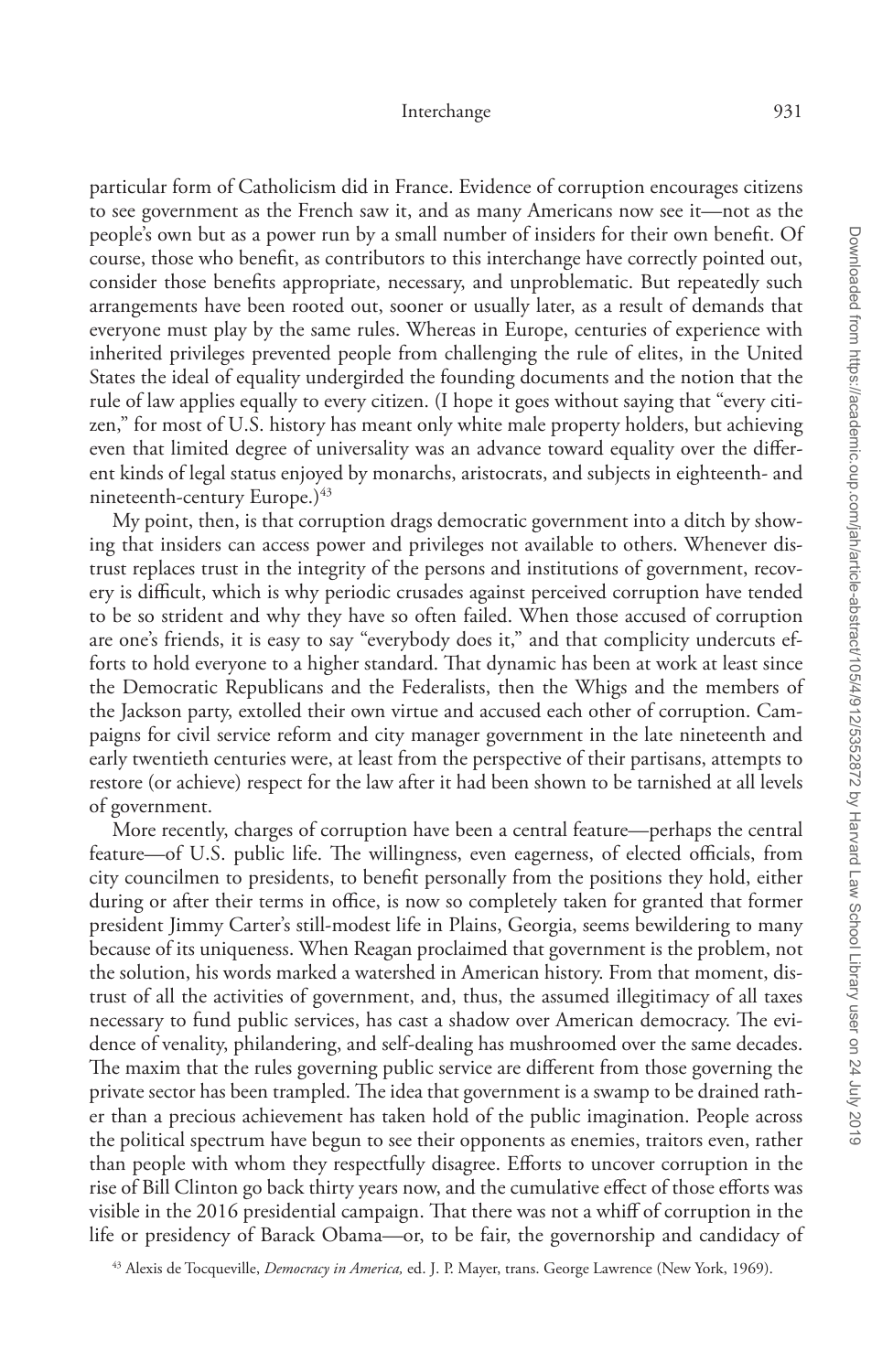Mitt Romney—did nothing to prevent their critics from charging them with all manner of unsavory, underhanded, and even illegal behaviors. We will have a chance to address the particularly egregious forms of personal and partisan corruption that we are currently witnessing later in this interchange. I want only to argue here that signs of corruption have a different kind of significance and pose a different kind of threat in a democracy because it depends so much on trust.<sup>44</sup>

WITWER: When considering the costs and victims of corruption in U.S. history, it seems to me that we need to consider both the direct, practical effects of corruption where it has been endemic, and the political effect of corruption charges. Kloppenberg's post offers a compelling description of the latter, depicting a debilitating downward spiral of corruption charges that undercut the public's faith in government and in the democratic process, and plummeting us down to our current political morass. In my work on the history of union corruption, I have sought to highlight a similar political effect. The cumulative impact of corruption scandals, dating back to the 1940s, undercut organized labor's public image, leaving the movement vulnerable to legislative defeats. Those defeats stripped away key organizing tactics and, in turn, set the stage for a later employer counteroffensive that has had devastating results for American workers.<sup>45</sup>

But I have always sought to balance this political analysis with an acknowledgement of the real, quotidian impact of corruption on the lives of workers who labored in settings where corruption was endemic. In letters to journalists and congressmen pleading for intervention, and in interviews with investigators, I encountered union members who laid out how sweetheart contracts and backroom deals betrayed their trust and laid extra burdens on an already-overburdened workday. That the least powerful in society are most often the victims of such corruption is one reason the charge has proved so potent for political use. Populists from Pegler to Trump have raised an issue to which they know their constituents can relate: the rigged system that sacrifices their interests to those of the better connected. My point here is that the political potency of this issue stems from the real experience of corruption that average Americans have encountered in all kinds of settings, including their working lives. Here in Pennsylvania, recent exposure of the Catholic Church's role in covering up abuse cases by priests offer one more example of the harm corruption imposes on the most vulnerable and why corruption as an issue has so much power. It is a reality that the electorate encounters repeatedly in the news, and that reality fosters the disillusionment and cynicism that shapes our political landscape.<sup>46</sup>

Lamoreaux: Taking a long view, I think it is uncontestable that the elimination of what Wallis has called systematic corruption (that is, ruling elites' award of special privileges to maintain their political dominance) improved people's lives by making possible sustained economic growth. That does not mean, of course, that everyone has been made better off, but living standards in general rose dramatically. What Wallis calls "venal corruption" is much more difficult to assess. I think the answer depends on the magnitude (Plunkitt's

<sup>44</sup> In his inaugural address, President Ronald Reagan declared that "in this present crisis, government is not the solution to the problem; government is the problem." "Ronald Reagan 1981 Inaugural Address," Jan. 20, 1981, *C-SPAN,* https://www.c-span.org/video/?182163-1/president-reagan-1981-inaugural-address.

<sup>45</sup> David Witwer, "The Racketeer Menace and Antiunionism in the Mid-Twentieth-Century U.S.," *International Labor and Working-Class History,* 74 (Fall 2008), 124–47.

<sup>46</sup> David Witwer, *Shadow of the Racketeer: Scandal in Organized Labor* (Chicago, 2009), 103–17.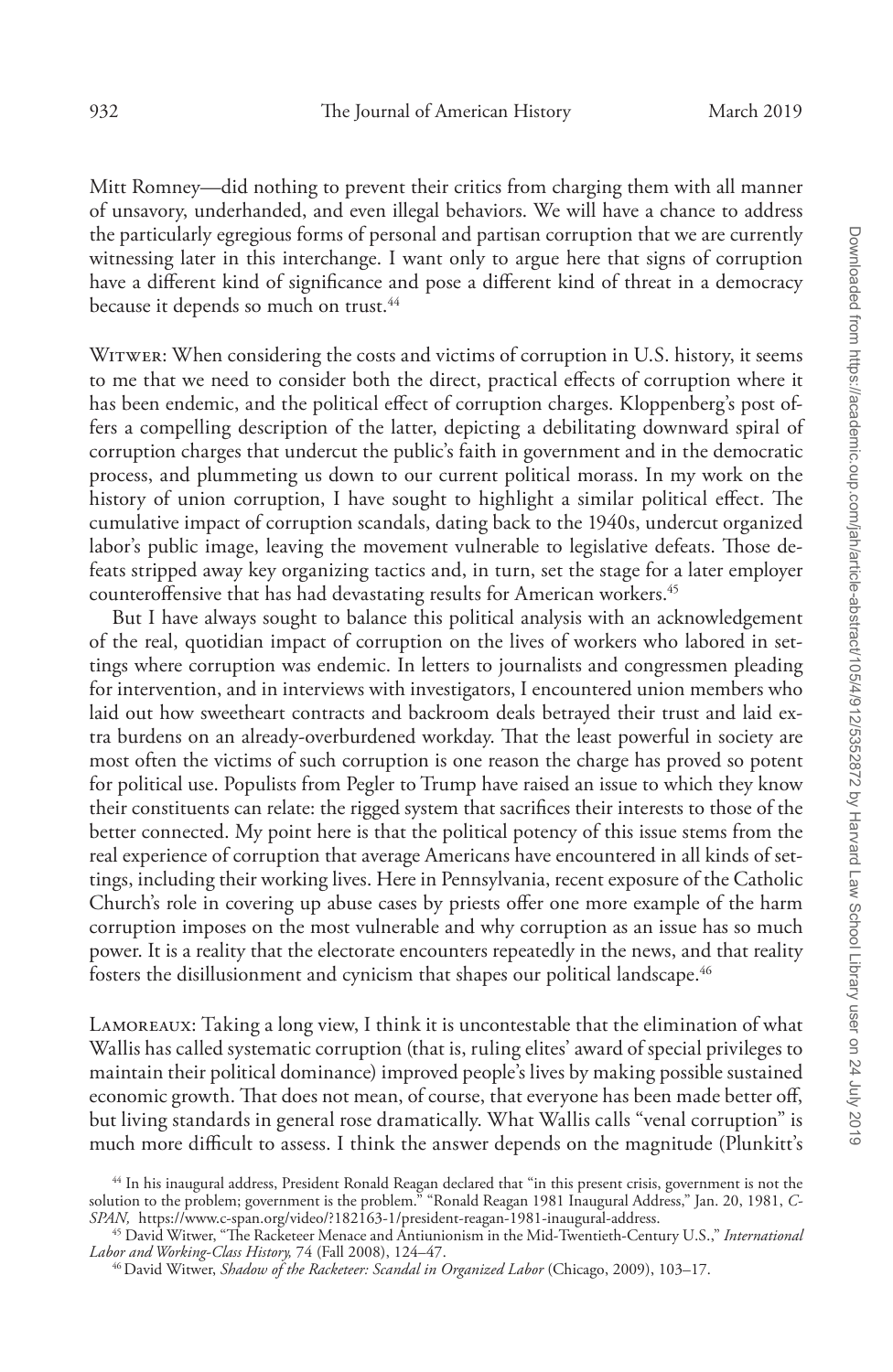distinction between honest and dishonest graft) but even more on the specifics. In the absence of an adequate social safety net, corruption that provides welfare services to the poor in exchange for political support may not be on net harmful. But corruption where government officials turn a blind eye to actions that pollute public water systems or lead bridges to fail obviously does much harm. My sense is that the amount of venal corruption in the United States has ebbed and flowed over time. It can, of course, undermine faith in democratic institutions, but I wonder how important that effect ultimately is relative to other factors. Obama's squeaky-clean administration did not seem to counter the general public cynicism about government, and I am not sure that the rampant corruption we are seeing from Trump is having much effect in the other direction. $47$ 

HAHN: I was struck by Naomi R. Lamoreaux's remarks about "government officials turn[ing] a blind eye to actions that pollute public water systems or lead bridges to fail" how much work it takes to prevent bridges from failing and how many standards and laws it takes to keep water clean. While those things have to be in place to be corrupted, I wonder if corruption is what prevents them from being decided and enacted in the first place. Maybe there are other ways than corruption for a system to fall apart.

## *JAH:* **Should the history of corruption in the United States be periodized, and, if so, why and how? Are there eras or epochs in U.S. history in which the nature and consequences of corruption have so fundamentally differed that they require distinctive treatment?**

WITWER: I think one could periodize corruption by looking at how different eras in American history framed the threat posed by corruption. Corruption matters in different ways in different eras, according to Americans' changing understanding of society's vulnerability. In the Cold War era, my area of focus, growing union power combined with a fear that moral complacency was spreading across society, leaving the country vulnerable to the unrelenting Soviet threat. Corruption scandals, from college basketball to radio payola, were framed as symptoms of the country's vulnerability, its declining moral and physical vigor, and its lack of unity. Thus, when Robert F. Kennedy summed up the threat of labor racketeering in his 1960 book *The Enemy Within* he put it in the context of the other contemporary scandals, such as the one surrounding quiz shows, to argue that, "corruption, dishonesty and softness, physical and moral, have become widespread in this country." Corruption was significant, Kennedy argued, because the nation faced a "period of heightened international competition," in which our enemies constantly looked for signs of weakness. "Premier Khrushchev has said that we are a dying house, a decadent society," Kennedy warned. And corruption scandals, such as the ones uncovered in the labor movement, threatened to validate Nikita Khrushchev's denunciation, Kennedy asserted, by demonstrating that "dangerous changes are taking place in the moral fiber of American society."48

Half a century earlier, Progressive Era muckrakers such as Lincoln Steffens, argued that corruption mattered because America's democratic institutions were under threat from

<sup>47</sup> Wallis, "The Concept of Systematic Corruption in American History." Riordan, *Plunkitt of Tammany Hall.*

<sup>48</sup> Lee Bernstein, *The Greatest Menace: Organized Crime in Cold War America* (Boston, 2009). Michael Kazin, *The Populist Persuasion: An American History* (Ithaca, 2017); Robert F. Kennedy, *The Enemy Within* (New York, 1960).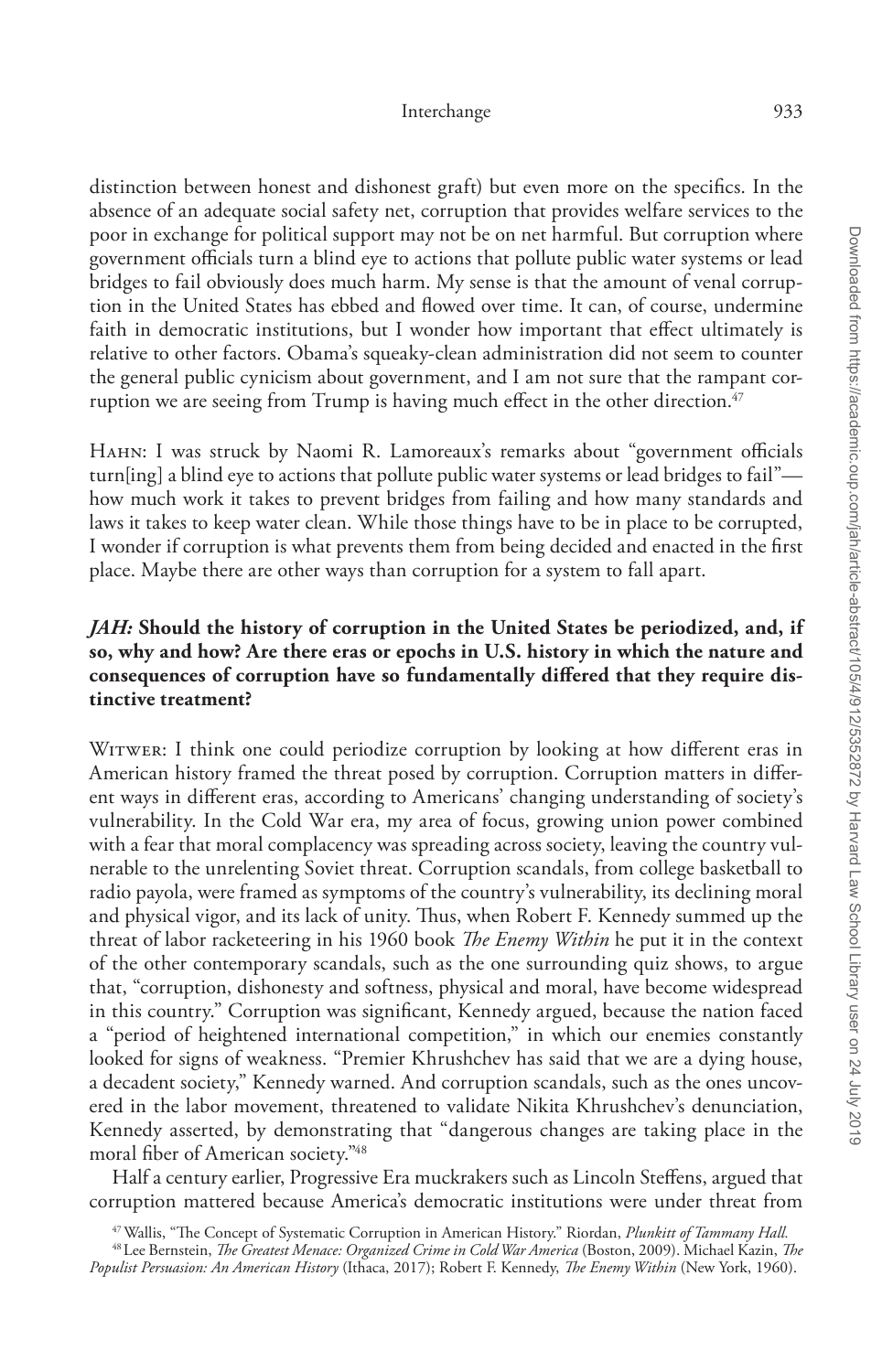the social and economic changes wrought by the urban and industrial revolution. In *The Shame of the Cities* Steffens argued that corruption threatened to "turn our municipal democracies into autocracies and our republican nation into a plutocracy." Like Kennedy, Steffens put municipal corruption scandals into the broader context of other types of corruption, including union corruption, arguing that corruption was a prevalent phenomenon across society. Steffens warned that corruption was a "common practice," with an effect that "is literally to change the form of our government from one that is representative of the people to an oligarchy, representative of special interests." In other eras, Americans fretted over other vulnerabilities, and framed corruption accordingly; that pattern could form the basis for periodization.<sup>49</sup>

HAHN: I like the idea of using traditional periods and seeing how people during those times conceptualized corruption, which is what I think David Witwer is suggesting. That may make more sense than coming up with a single definition, as we have tried to do. But my current book project reaches its climax with the repeal of the Corn Laws in 1846. And my first book found that moment in the 1914 Federal Warehouse Act, and my second got there with the 1914 Cotton Futures Act. (You know you are an agricultural historian when  $\ldots$ )<sup>50</sup>

I tend to structure historical narratives around laws, scandals, and legislative efforts. That might be a reasonable way to periodize corruption that is true to the historical actors' conception of the word. It seems to capture a moment when they agreed something was wrong. I would start with the XYZ affair. High points along the way would include Whig mendacity over internal improvements (as written about by John Lauritz Larson) and those midcentury state constitutions. We would perhaps hit the three-quarter mark at the Sherman Anti-Trust Act.<sup>51</sup>

Lamoreaux: At the risk of sounding repetitive, I think Wallis's distinction between systematic versus venal corruption is a useful starting point. Systematic corruption is the distortion of the economic system in service of political domination, and venal corruption is basically the reverse, or as Richard L. McCormick put it a long time ago, "the discovery that business corrupts politics." In the case of the United States, systematic corruption has a definite periodization in that it was largely eliminated by the mid-nineteenth-century state constitutional revisions mandating general laws. A relatively small number of other countries went through similar transformations in different ways and at different times. In most of the rest of the world, however, systematic corruption is still pervasive. Venal corruption is, in my view, much more difficult to periodize. It ebbs and flows and, at different times, affects different levels of government and different sectors of activity. In the case of the United States, the shift in the means of remunerating government employees from fees to salaries mattered (as Nick Parrillo has documented) as did civil service reforms and the formalization of ethical

<sup>49</sup> Lincoln Steffens, *The Shame of the Cities* (New York, 1904), 12, 24.

<sup>50</sup> Barbara Hahn, *Technology in the Industrial Revolution* (Cambridge, Eng., forthcoming). P. J. Cain and Antony G. Hopkins, *British Imperialism: 1688–2015* (New York, 2016), 87–91. Federal Warehouse Act of 1914, 7 U.S.C. sec. 241–273.2 (1914). United States Cotton Futures Act of 1914, 38 Stat. 693 (1914).

<sup>51</sup> Carol Berkin, *A Sovereign People: The Crises of the 1790s and the Birth of American Nationalism* (New York, 2017). John Lauritz Larson, *Internal Improvements: National Public Works and the Promise of Popular Government to the Early United States* (Chapel Hill, 2001). Sherman Antitrust Act, 26 Stat. 209 (1890).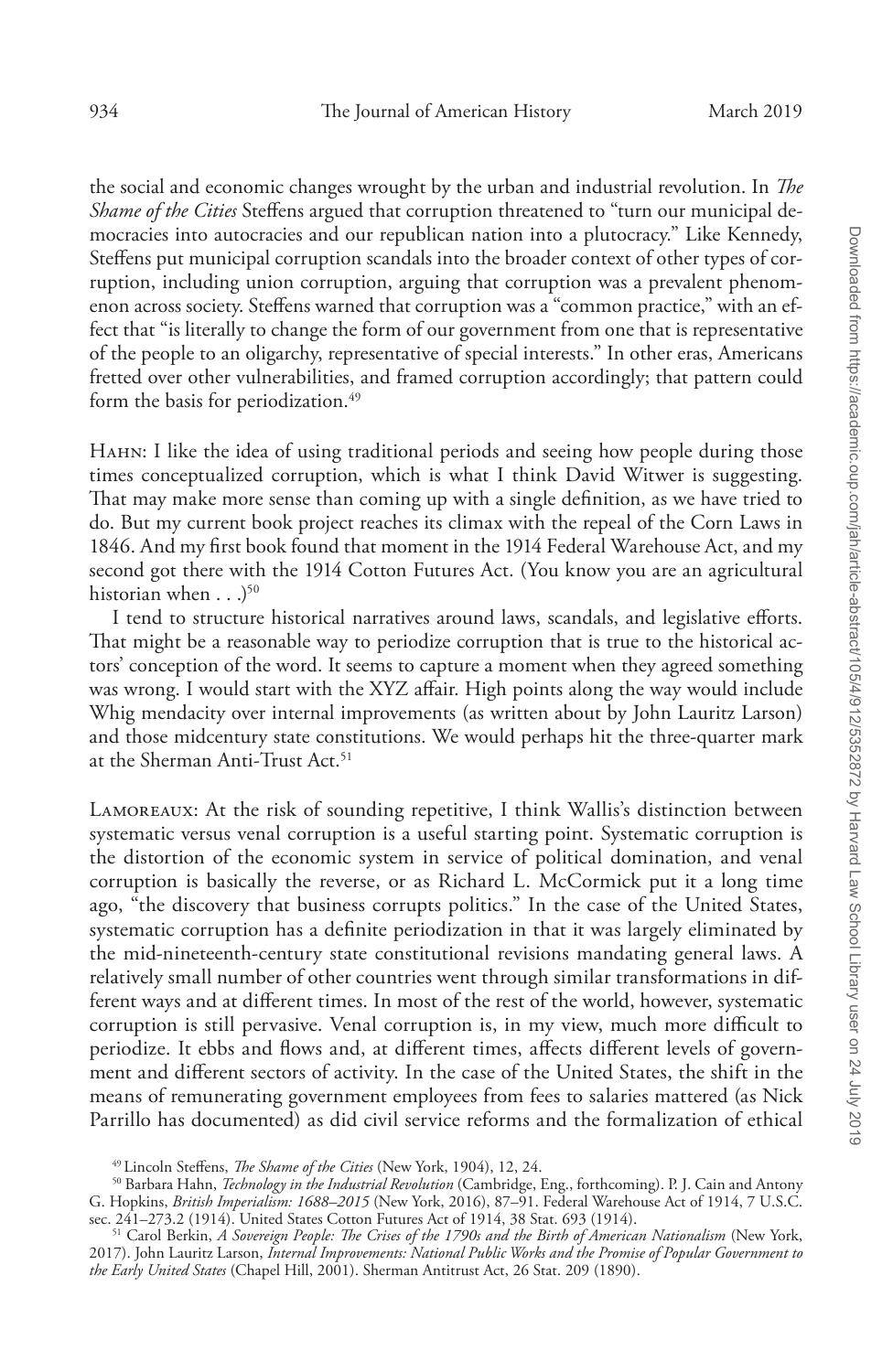standards for government officials and employees. So, evidence exists for a trend toward improvement over time.<sup>52</sup>

But I think McCormick was on to something when he highlighted the concern for corruption in the Progressive Era, which resulted from the rise of large-scale business organizations, and documented the flurry of reforms, especially campaign finance laws, enacted in response. These reforms have largely been undone in recent years, and we seem to be enmeshed in another era of rampant corruption. The big question for me is whether we are also at risk of slipping back into a world where systematic corruption is endemic. There are certainly worrying signs, for example the businesses' individual abilities to secure exemptions from tariffs imposed by the Trump administration.

## *JAH:* **What have been the histories of reform or anticorruption in the United States, and what aspects of those histories are most useful to the present moment?**

WITWER: From my viewpoint, the current political moment reminds us of how the label "anticorruption" can be easily adopted to mount politically motivated attacks on one's opponents. Trump's campaign rhetoric often invoked anticorruption, with repeated promises to "drain the swamp" of Washington, D.C., corruption and insider dealing; once in office, however, the president has made no real effort to pursue such an agenda. Instead, he and his supporters have sought to mobilize the investigatory process to achieve partisan gains and delegitimize institutions, such as the FBI, which they see as a threat. The current administration did not invent this tactic, nor is the Trump administration alone in its use today. China's current leader has been using similar tactics to eliminate potential threats to his rule. Mark Wahlgren Summers, in his study of anti-corruption in the post–Civil War era, argues that the corruption issue served the interests of groups who opposed Reconstruction and who sought to strictly limit the role of the government. Summers acknowledges that corruption existed, but he asserts that its scale was exaggerated to achieve political ends. I make a similar argument in regard to the history of union corruption in the wake of organized labor's rebirth in the New Deal era. Endemic corruption did exist in some unions, but organized labor's opponents exaggerated its extent to curb union power.<sup>53</sup>

Anticorruption is a forceful way to label an opponent's power as illegitimate. Because of its potency as a tactic, groups across the political spectrum have tended to adopt the banner of anticorruption when it serves their needs. For instance, conservative opponents of the New Deal, such as the newspaper publisher Roy Howard, avidly sought to unearth corruption scandals that would vindicate their denunciations of Franklin D. Roosevelt's administration. For his part, FDR dispatched investigators from the Treasury Department—the same group that had earlier brought down Al Capone—to Louisiana to prepare corruption charges that might bring down Huey Long, who was becoming a prominent critic of the New Deal.<sup>54</sup>

<sup>52</sup> Wallis, "Concept of Systematic Corruption in American History." Richard L. McCormick, "The Discovery That Business Corrupts Politics: A Reappraisal of the Origins of Progressivism," *American Historical Review,* 86 (April 1981), 247–74. Nicholas R. Parrillo, *Against the Profit Motive: The Salary Revolution in American Government,*  1780–1940 (New Haven, 2013).<br><sup>53</sup> Summers, *Era of Good Stealings*. Witwer, *Shadow of the Racketeer*.

<sup>53</sup> Summers, *Era of Good Stealings*. Witwer, *Shadow of the Racketeer*. 54 Witwer, *Shadow of the Racketeer,* 152; Thomas Stokes, *Chip off My Shoulder* (Princeton, 1940). Albert Fried, *fdr and His Enemies* (New York, 2015); Elmer Irey, *The Tax Dodgers* (New York, 1948), 96–117.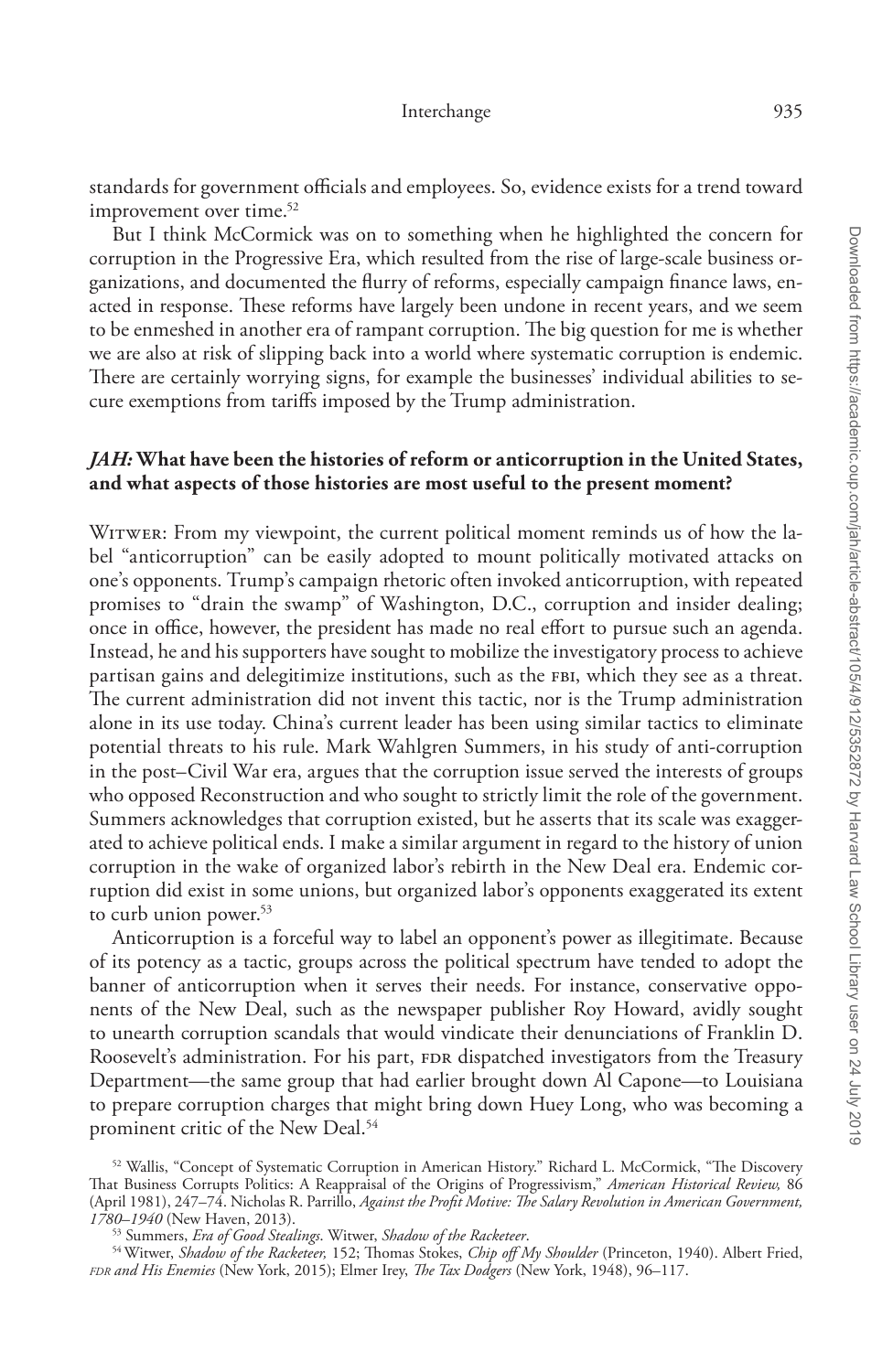Does this mean that all anticorruption reform efforts have grown out of nothing more than political maneuvering? I think not, and systematic and venal corruption, as Lamoreaux has referenced, strike me as useful categories to describe such corruption. Just as real corruption exists and produces real harms to real victims, so too do legitimate reform movements emerge out of outrage over particularly egregious cases of corruption. Thomas Dewey's campaign as a special prosecutor in New York in the mid-1930s offers an example of such an anticorruption effort. Such examples, however, bolster the claims of other putative anticorruption campaigns, with more partisan goals. In our current political environment, I fear, many voters have become bewildered by the constant stream of conspiratorial corruption charges and are prone to accept uncritically the partisan use of anticorruption rhetoric, which resembles Senator Joseph McCarthy's political use of anticommunism.

Kloppenberg: "Corruption's such an old song that we can sing along in harmony. And nowhere is it stronger than in Albany." With those words in one of the most memorable numbers in *Hamilton: An American Musical* (2015), Lin Manuel Miranda both motivates Alexander Hamilton's decision to pursue a career in public service and encapsulates an ancient anxiety. The complaint that government becomes corrupt when those in power put their own interests ahead of the public's is as old as Aristotle's *Politics* and as fresh as the morning news. So is the anxiety that insiders can find a way to feather their nests by manipulating the levers of law and government, a technique perfected in recent decades, in different ways, by widely admired investment bankers operating behind the scenes and by a shady real estate tycoon turned politician. From the beginning of this interchange, I have argued that corruption should be seen as a threat to self-governance whether it proceeds from officials distorting the law to dispense favors or from private interests successfully bending public authority either to do their bidding or to evade legal constraints. Both public corruption and private corruption undermine citizens' indispensable commitment to respecting and obeying the law, the fundamental quality of stable government.

In his 2018 Harvard University doctoral dissertation, "Corporate America: A History of Corporate Statehood since 1629," Niko Bowie demonstrates the continuity, from the Massachusetts Bay Company to the present, of debates concerning the nature and responsibility of corporations. In contrast to monarchical and aristocratic governments, representative democracies have always conceived of government as the organ of popular authority, to be exercised by representatives chosen by the public, whose interest they have a responsibility to protect. That model was embodied in the earliest corporate charters as well as the founding documents of most towns and colonies. It provided the template for public and private governmental forms from the seventeenth through the nineteenth centuries, and it was invoked in the critiques of corporate malfeasance that stretched from William "Big Bill" Haywood's and Louis Brandeis's calls for industrial democracy in the Progressive Era to the reforms of the New Deal. Not until the Supreme Court's 1978 decision in *First National Bank of Boston v. Bellotti,* written by the notorious Justice Lewis Powell, did the idea that corporations could enter directly into the wider political sphere achieve legal standing. That ruling was cited thirty times in *Citizens United,* the decision that legitimated the infusion of unlimited corporate money into elections and referenda. As old as the debate about the proper relation between corporate self-governance and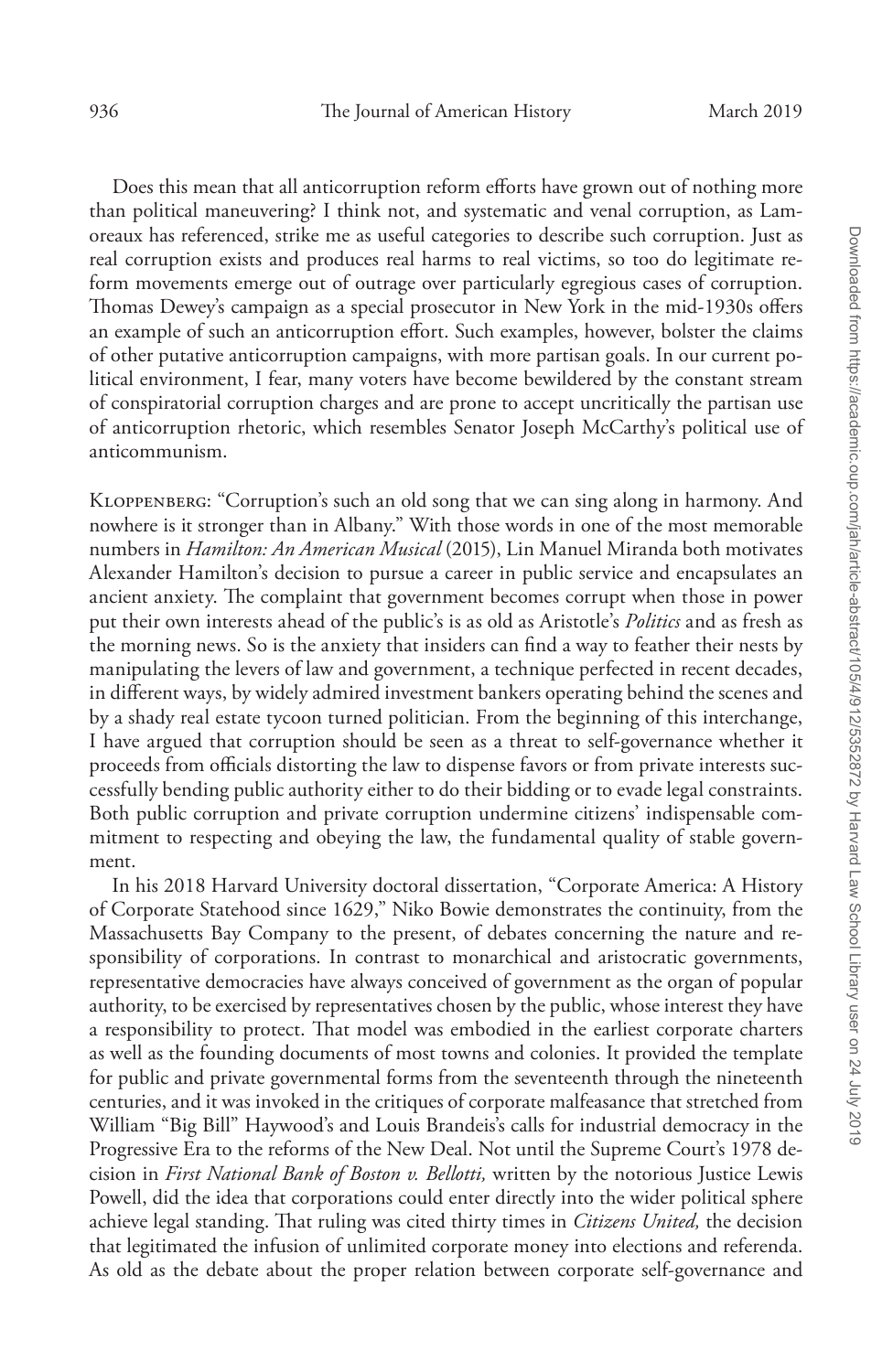politics is, our current situation, at least when viewed from the perspective of several centuries, seems anomalous.<sup>55</sup>

The understandable inclination to let one's favorite politicians and causes off the hook and blame the opposition for corruption has fed the now-widespread cynicism that has infected people at all points on the political spectrum. Republicans since Reagan have argued that government is the problem and that individual initiative, unchecked and unregulated, is the solution. Democrats have argued that corruption stems instead from private power, which must be hemmed in rather than protected from public authority. Since the late 1970s, as is widely known, the changes in the American economy, including both deregulation and declining tax rates, have benefitted a small number of wealthy Americans while the vast majority has, for the first time in U.S. history, failed to see any improvement in their real income. Although those changes have come as a result of perfectly legal steps taken by the administrations of Reagan, George H. W. Bush, George W. Bush, and Clinton, they have undeniably increased the power and the wealth of a tiny minority of Americans and effectively minimized the political role of everyone else. The systematic targeting of African Americans by urban police forces and by the legal system, and the breathtaking rise of the prison industrial complex in the last half century, are other forms of "legal" corruption. While I am not sure any of those would be considered examples of systemic or venal corruption in the framework that has been offered in this interchange, the public's inability or unwillingness to do anything about any of those developments, and the remarkable persistence of voting patterns rooted in post-1960s cultural conflicts rather than economic or political conditions seems to me a reflection of the domination of twenty-first-century American public life by corporate money and power.

The results of that domination—that corruption of the public realm—are not hard to see: the suppression of voting by those thought likely to challenge the status quo, the systematic gerrymandering accomplished by the state legislators elected thanks to the infusion of big money, the continuing shrinkage of the percentage of Americans who belong to unions or hold jobs with benefits; and the accelerating degradation of the environment. An increasingly libertarian, dog-eat-dog sensibility has infected American culture in the last fifty years, with the predictable consequence that insiders equipped with the tools necessary to prosper have accumulated ever-larger shares of wealth and power while everyone else has slipped further toward subsistence and powerlessness. From my perspective, those forms of corruption constitute a threat to American democracy as serious as any others.

That is not to say that the more glaring forms of corruption practiced daily by members of the Trump administration do not deserve our attention. David Leonhardt and Ian Prasad Philbrick have provided the most recent of many attempts to keep track of the egregious flauntings of convention, and often the law, in their October 2018 *New York Times* article "Trump's Corruption: The Definitive List." Examples of self-dealing by the president and his family and cabinet members have piled up in multiple domains, including payments to the president's hotels by foreign governments and payments to Trump properties by American officials and citizens, all of which constitute a clear violation of the Constitution's emoluments clause; the use of presidential power to benefit foreign

<sup>55</sup> Niko Bowie, "Corporate America: A History of Corporate Statehood since 1629" (Ph.D. diss., Harvard University, 2018). *First National Bank of Boston v. Bellotti,* 435 U.S. 765 (1978).